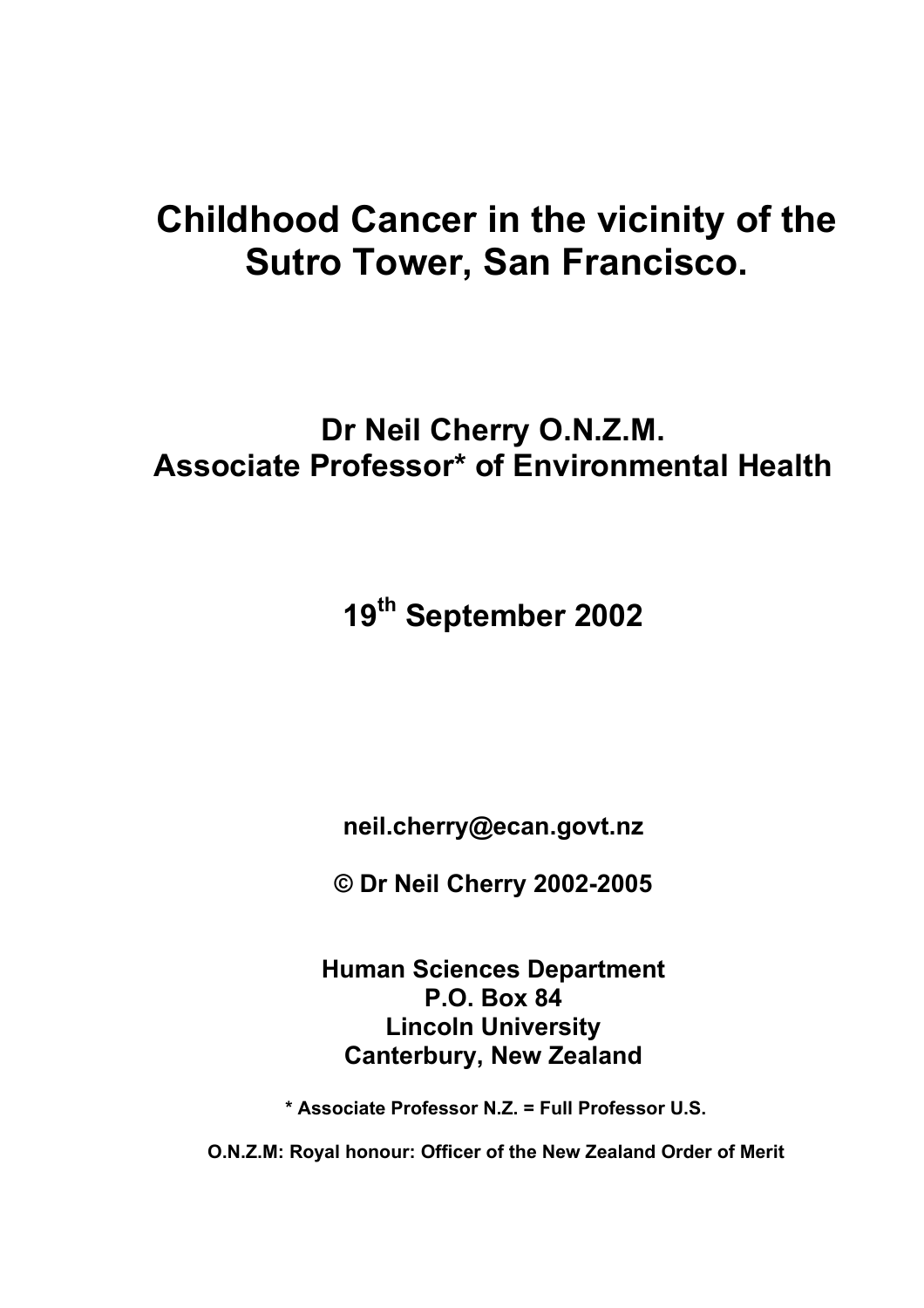### **Childhood Cancer in the vicinity of the Sutro Tower, San Francisco.**

Neil J. Cherry, Ph.D. Human Sciences Department, Lincoln University, New Zealand. neil.cherry@ecan.govt.nz

#### **Abstract:**

The Sutro Tower is a prominent structure on an elevated site in San Francisco. Since 1973 it has provided radio and TV signals for the San Francisco Bay region. There have been long-standing concerns about the health effects of this high-powered transmitter located in the centre of a large urban population. The *a priori* hypothesis is that RF/MW radiation is a Ubiquitous Universal Genotoxic Carcinogen. This is based on a number of occupational studies and previous studies that have shown elevated cancer rates in residential populations living in the vicinity of radar and RF/MW broadcast towers. It is supported by many laboratory studies showing that ELF and RF/MW signals damage DNA. Thus it is predicted that at residential levels of RF/MW exposure cancer rates will increase in the vicinity of the Sutro Tower. This is tested by using the childhood cancer data-set from 1973-1988 with residential locations analysed to see if there is elevation of cancer and possible dose-response relationships. All of the analyses support and together confirm the hypothesis, and the radial patterns eliminate potential confounding factors.

Key Words: Childhood cancer, Genotoxicity, Radiofrequency and microwave radiation, exposure assessment.

#### **Introduction:**

The objective of this study is to test the *a priori* hypothesis by analysing the spatial distribution of childhood cancer to determine its relationships to the emissions of RF/MW radiation from the Sutro Tower. The Sutro Tower is 977ft high, on a hill that is 921ft high and the top of the tower is at 1898ft (577m) above sea level. The majority of the antennas are within 220ft (67m) of the top of the tower. With the land within 6 km of the tower varying from near the sea level to over 100m, the relative heights of the antennas above the ground vary from about 400 to 570m (1).

The Sutro Tower, built in the early 1970's, initially had VHF FM stations and VHF TV antennas (30 to 300 MHz). The TV channels 2, 4, 5 and 7 with frequencies below 180MHz had a total Effective Radiated Power (ERP) of 616kW. Broadcasting commenced on 4 July 1973. Later channels 9, 20, 32, 38, 44 and 66 were added. Channels above 13 are in the UHF range (0.3 to 3 GHz). The total UHF ERP was 18.3MW. FM radio stations <105MHz, totalled 54.7kW. The 997kW VHF ERP has provided chronic high exposure levels close to the tower site and an undulating declining signal strength with distance. Measurements recorded in 1988 showed that the nearest residential street to the east of the tower had RF/MW field intensities in the range 6 to 33 $\mu$ W/cm<sup>2</sup>, and to the west they were 1 to 7 $\mu$ W/cm<sup>2</sup>. The UHF signals are more focussed towards the horizon with near equal peak heights at several separated radial distances.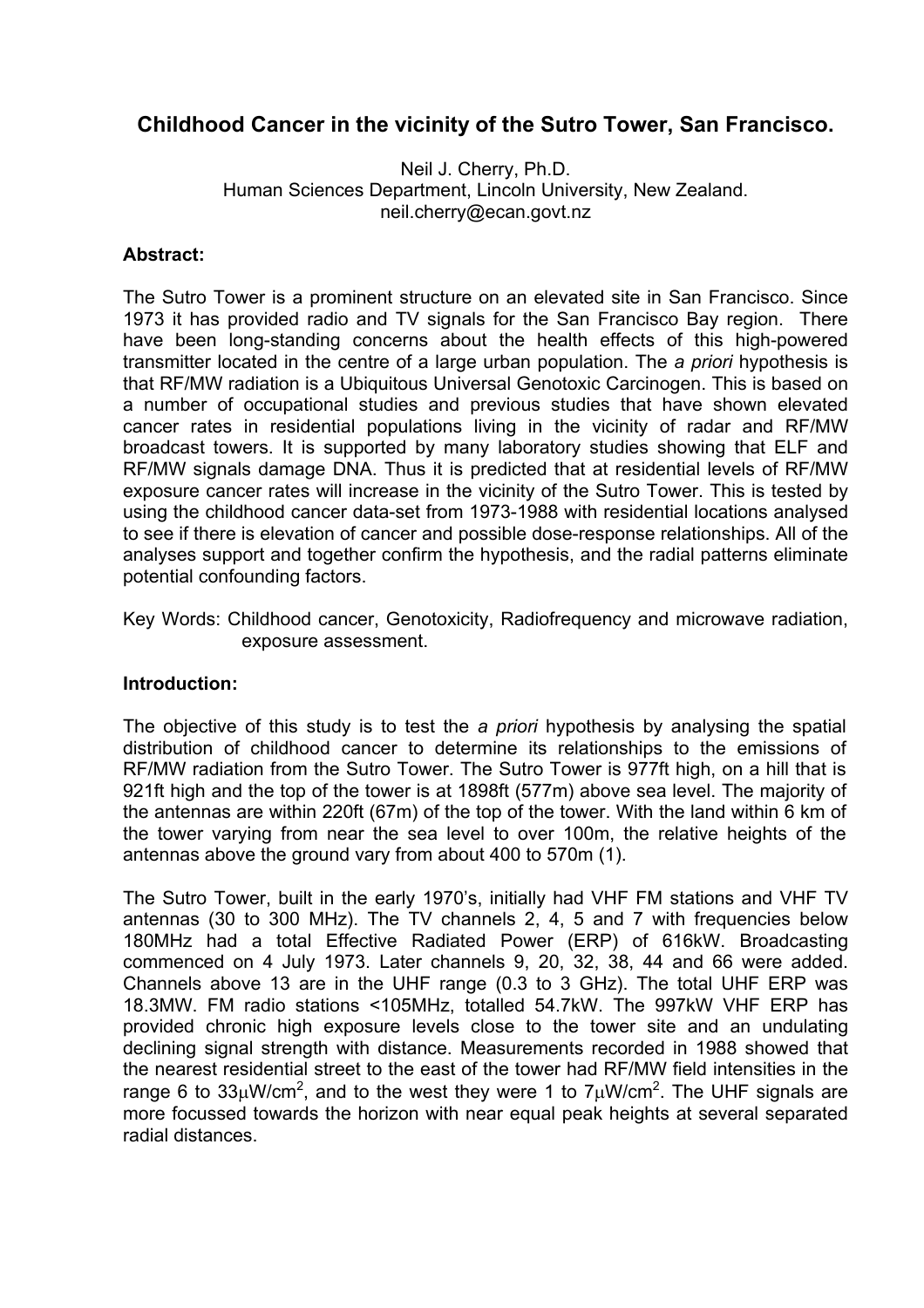The radiofrequency/microwave (RF/MW) emissions from the Sutro Tower, in the heart of San Francisco, have been a long-standing public health concern. The Department of Public Health of the City/County of San Francisco carried out a survey of childhood cancer in 1988 (2). This showed that in the Noe/Eureka Valley, the suburb to the east of the Sutro Tower, the number of childhood cancer cases from 1973-85 were 21 when 11.8 was expected (OR=1.78, 95%CI: 1.1-1.53). The suburb to the west of the Tower, East Sunset, had a lower rate (OR =  $1.47, 95\%$ CI; 0.83-2.39). It is likely that the signals to the west of the tower are weaker than those to the east. Broadcast engineers usually design horizontal antenna patterns to send the signal towards the largest population regions so this may account for some of the variations in regional cancer rates.

Several other studies have found elevated adult and childhood cancer in residential populations living in the vicinity of broadcast RF/MW transmitters, (3-7). Other studies (8-10) report significant increases in residential cancer rates in association with chronic radar exposure. Therefore there is considerable scientific epidemiological evidence supporting the public's concern. Szmigielski and Richter et al. (11, 12) reported that higher occupational exposures produced higher risks of cancer, notably haemopoietic/lymphatic cancer and brain tumors.

Selvin, Schulman and Merrill (13) used a White Childhood Cancer data-set from the San Francisco area for the period 1973-1988, derived from the Surveillance, Epidemiology and End Results (SEER) cancer registry. They chose four cancer types: Brain Cancer, Leukaemia, Hodgkin's Lymphoma and Non-Hodgkin's Lymphoma. Together they amount to around 50% of all Childhood Cancers. Selvin et al was not an epidemiological study but a study to evaluate three statistical methods for clustering. The centre point for their study was the Sutro Tower. They used the childhood cancer data-set as a working example. Their method included significantly transforming the spatial data distribution according to population density. They then analysed their sample clustering methods assuming a linear radial RF/MW exposure pattern.

There are four problems with this work relative to an epidemiologic approach:

- (a) the spatial population density method distorts the spatial position of the cancer cases and therefore significantly alters their distance and their RF/MW exposure relationship from the tower;
- (b) the radial RF/MW exposure pattern is not linear but follows a complex undulating pattern that varies according to the mix of VHF and UHF antennas on the mast;
- (c) They also misplaced the position of the Sutro Tower to 1.2km further west; and
- (d) They failed to compare the San Francisco cancer rates with the mean SEER cancer rates for the period. Hence there are four large sources of error in the original paper when it is used to relate the childhood cancer incidence to the RF/MW radiation exposure from the Sutro Tower.

Table 1 shows that all cancer rates are elevated with RR between 1.62 and 2.6. The overall San Francisco childhood cancer rates are highly significantly doubled, compared with the mean SEER data for the period. The high cancer rate poses the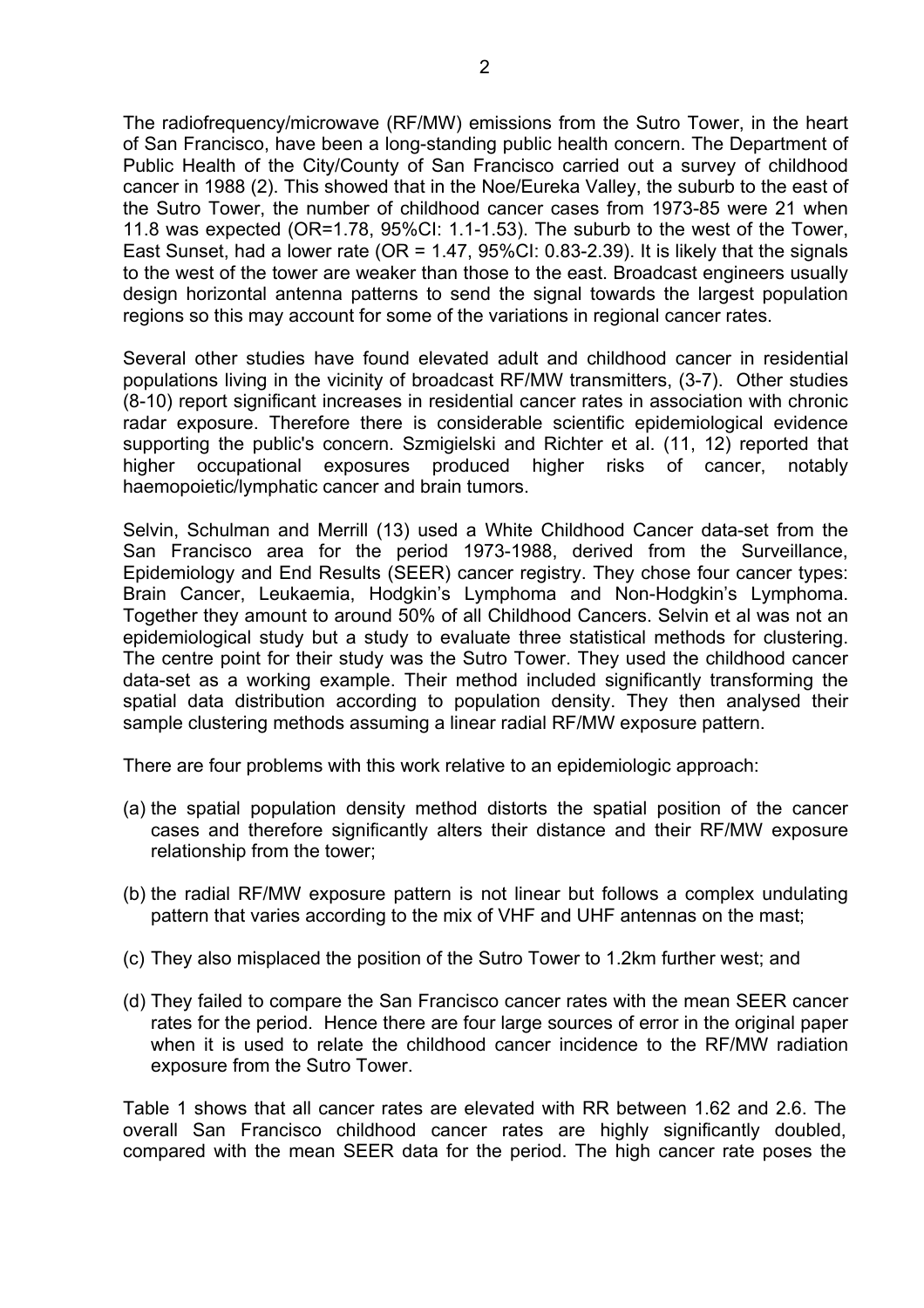question as to why the childhood cancer rates in San Francisco are twice the average. Selvin et al. (13) used the Sutro Tower as the center-point of their clustering study. Thus it is relevant to use their data in a corrected and more appropriate epidemiological fashion to determine whether there is any evidence that the RF/MW radiation from the Sutro Tower contributed to the increase in childhood cancer. If it does, then it is highly probable that it also causes increases in adult cancer and many other human health effects that are shown in occupation studies of RF/MW exposures.

#### **Table 1: San Francisco White Childhood Cancer numbers and rates 1973-88, Selvin et al. (10), compared with age-specific, time adjusted SEER means. Using the total childhood population of 50686. Rates are per 100,000 p-yrs.**

| Cancer Type            | Case<br>Number | Rate  | <b>SEER</b><br>Rate | Rate<br>Ratio | 95%CI         | p-value  |
|------------------------|----------------|-------|---------------------|---------------|---------------|----------|
| Leukaemia              | 51             | 6.29  | 2.41                | 2.61          | $1.61 - 4.2$  | 0.000048 |
| <b>Brain Cancer</b>    | 35             | 4.32  | 2.66                | 1.62          | 0.98-2.72     | 0.059    |
| Hodgkin's Lymphoma     | 26             | 3.21  | 1.35                | 2.39          | 1.28-4.45     | 0.0048   |
| Non-Hodgkin's Lymphoma | 11             | 1.36  | 0.83                | 1.64          | $0.64 - 4.24$ | 0.3      |
|                        |                |       |                     |               |               |          |
| <b>Total Cancer</b>    | 123            | 15.18 | 7.25                | 2.09          | 1.53-2.81     | 0.000002 |

Selvin et al. provided spatial maps of the four childhood cancer types they chose for children residing on the San Francisco Peninsula. These are used here to evaluate the possible contribution of the Sutro Tower RF/MW emissions to the elevated cancer rates.

#### **The Hypothesis:**

Several previous published studies have found higher cancer rates, especially leukaemia, in the close vicinity of radars and broadcast towers (2-12). Since far-field RF/MW exposure includes whole-body RF/MW exposure, it could be a Universal Genotoxic Carcinogen. Elwood (14) reviewed six occupational studies. Elwood's Table 3 supports the hypothesis, showing elevated cancer across many body organs in multiple independent studies. Since the whole world is exposed to short-wave radio and satellite RF/MW signals, then RF/MW is also a Ubiquitous substance. This is especially true for urban populations who are exposed to many radio, TV and mobile phone transmitters. Many previous studies provide a basis for the hypothesis. The hypothesis being tested by this spatial childhood cancer data around the Sutro Tower is that RF/MW is a Ubiquitous Universal Genotoxic Carcinogen.

#### **Discussion:**

The residential exposures are extremely low compared with international standards. The standards are based on avoiding heat and electric shocks during acute exposures. Residential exposures are quite small and do not involve RF/MW induced heat and shocks. Therefore there needs to be a plausible cellular carcinogenic mechanism that works at extremely low chronic exposure levels. A common plausible mechanism for such situations is a genotoxic carcinogen. A genotoxic carcinogen has no safe threshold because it damages DNA cell-by-cell, producing mistakes in the DNA repair, leading to enhanced cell death and cellular neoplastic transformation. Elevated cancer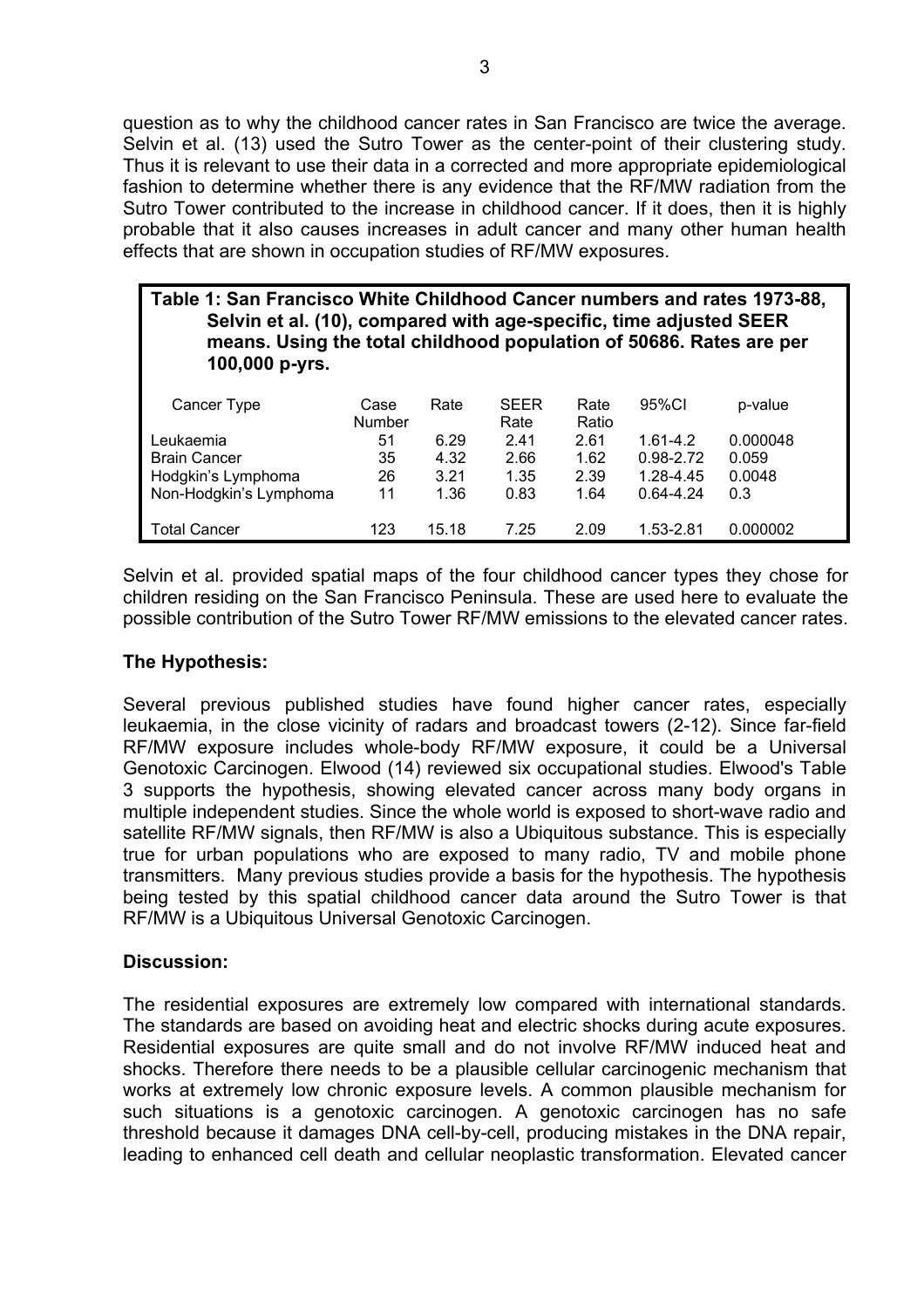rates are biologically plausible if the disease agent is genotoxic. RF/MW radiation significantly enhances chromosome aberrations in many studies (15-36) and direct DNA strand breakage (37-44).

The assessment of health effects is guided by Hill (45). Sir Austin Bradford Hill sets out his "viewpoints" for assessing the level of evidence for to move from association to causation. Primarily the factors are temporality, strength of association and doseresponse relationship. A plausible biological mechanism is not necessary but can add support to the assessment.

Dolk et al. (5, 6) investigated cancer rates around a high-powered regional broadcast tower at Sutton Coldfield, Birmingham, followed up with a 20-site study. Their discussion of results recognizes the complexities of radiation patterns but specific patterns were not used to interpret their results, Cherry (46). Cherry identifies two general radiation and radial cancer patterns. Pattern A is low near the tower, rises to a broad, relatively flat multiple peak and then declines with further distance from the tower. Pattern B is high near the tower and declines with distance in an undulating fashion. Radiation Pattern A is produced by UHF signals and Pattern B by powerful VHF signals being present. For cancer rates to follow Pattern B, by being high near the tower, there needs to be a large human population a Pattern B radiation signal and an RF sensitive cancer type, e.g. leukaemia or brain cancer. Of the 21 sites studied, only one, Sutton Coldfield, has a high population living near a powerful tower with VHF signals. This produces a Pattern B for adult leukaemia, based on 6 leukaemia cases inside 1km. All other cancers at Sutton Coldfield follow a Pattern A, including All Cancer, Skin Melanoma and Bladder Cancer. Within 2 km of the Sutton Coldfield tower there were elevated rates of adult malignant and benign brain cancer, Skin Melanoma, Male and Female Breast Cancer, Colorectal, Prostate and Bladder Cancer. All other UK sites show Pattern A for Leukaemia, consistent with the combination of population and radiation patterns.

Accordingly, Cherry, based on logical RF/MW and cancer rate pattern matching, concluded that Dolk et al. showed an indicative causal effect as the cancer followed the population and exposure patterns. This study is based on these principles.

A follow-up Sutton Coldfield study, Cooper, Hemmings and Saunders (47) used the leukaemia rates for the period 1987-1994. They show only the 0-2km and 0-10km cancer rates. The results for All Leukaemia are summarised in Table 2.

| Table 2: Summary of all Leukaemia results from the follow-up Sutton Coldfield<br>radio and TV tower, (47). |       |         |               |       |          |               |  |  |
|------------------------------------------------------------------------------------------------------------|-------|---------|---------------|-------|----------|---------------|--|--|
| <b>Exposed Group</b>                                                                                       |       | $0-2km$ |               |       | $0-10km$ |               |  |  |
|                                                                                                            | Cases | O/E     | 95%CI         | Cases | O/E      | 95%CI         |  |  |
| <b>Adult Females</b>                                                                                       | 8     | 1.23    | $0.53 - 2.42$ | 159   | 1.26     | 1.07-1.46     |  |  |
| <b>Adult Males</b>                                                                                         | 12    | 1.40    | $0.72 - 2.44$ | 174   | 1.09     | $0.93 - 1.25$ |  |  |
| <b>All Adults</b>                                                                                          | 20    | 1.32    | $0.59 - 2.92$ | 114   | 1.19     | $0.97 - 1.40$ |  |  |
| <b>Child Females</b>                                                                                       | 0     |         |               | 11    | 1.13     | $0.57 - 2.03$ |  |  |
| <b>Child Males</b>                                                                                         |       | 2.34    | 0.07-13.03    | 15    | 1.04     | $0.59 - 1.73$ |  |  |
| <b>All Children</b>                                                                                        |       | 1.13    | $0.03 - 6.27$ | 26    | 1.08     | $0.71 - 1.59$ |  |  |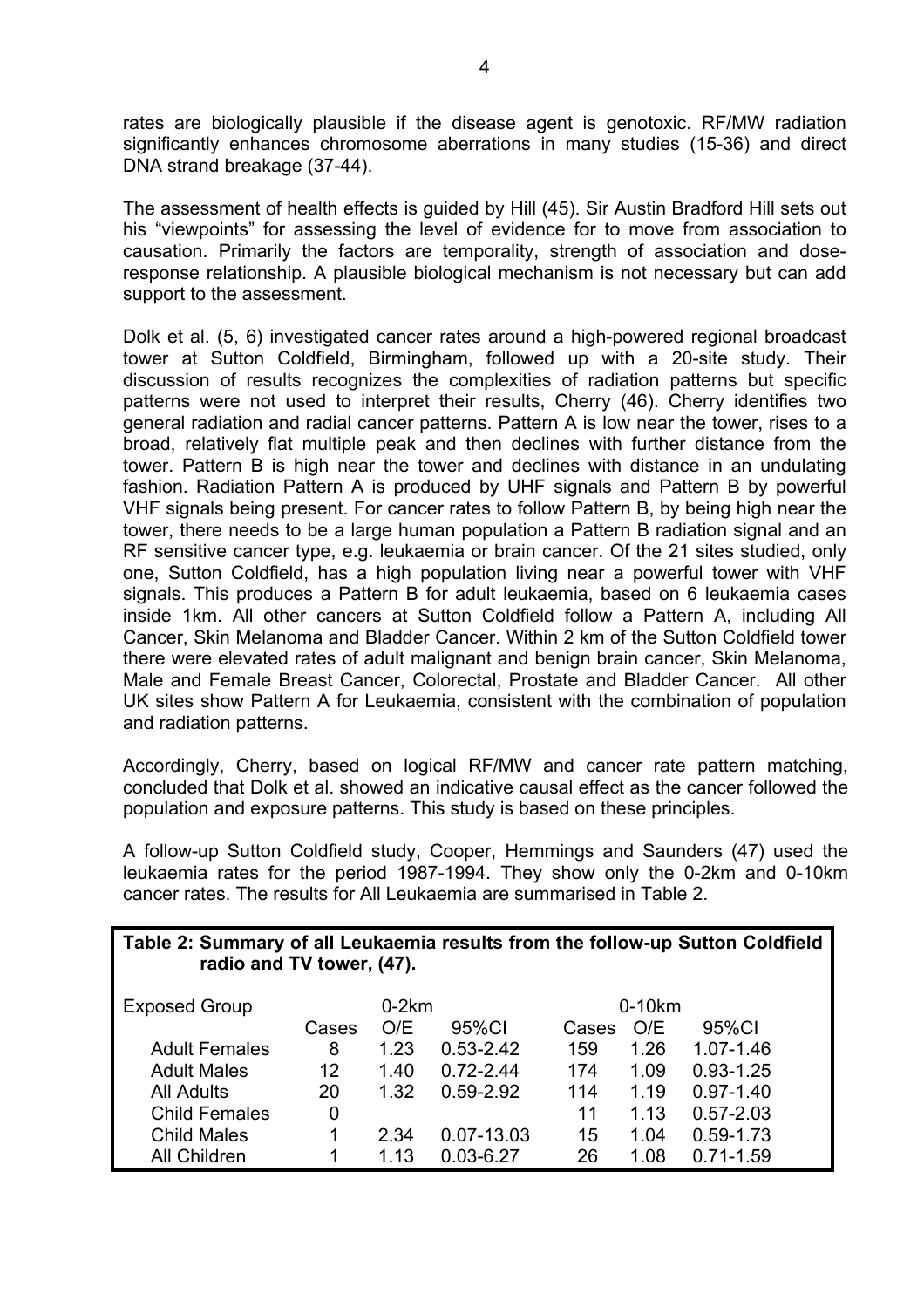Despite the relatively small numbers the All Adult and All Children cancer data shows a gross dose-response with higher rates in the 0-2km group than the 0-10km group.

The Sutro Tower has high-powered VHF and UHF transmitters and a dense population living near the tower. Using the above principles it is predicted that there should be Pattern B cancer patterns, especially for Leukaemia/ Lymphoma, Brain Cancer and All Cancer. The small data-set may limit the numbers in the near-tower area.

#### **Methods:**

The spatial childhood cancer data was obtained and the childhood residential population distribution was estimated using a detailed survey, to produce a radial cancer rate table within 0.5km radial rings. The first analysis involves the cancer rates very close to the tower, <0.5km and <1.0km. The second analysis uses broad rings, mainly 1km, from 0.1 to 5km and compares the cancer rates in the rings to the mean rate >5km. The third analysis uses a radial cumulative cancer RR rate from the tower moving out towards 5km in steps of 0.5km. The fourth analysis considers the radial RF/MW patterns derived from measurements and theoretical methods, and compares the cancer rates to the probable mean direct household exposure regime. Radial exposure patterns are non-linear, making log-linear trend analysis possibly more appropriate.

The 2x2 statistical analyses were carried out using EPI INFO 6 software package provided by the U.S. Center of Disease Control. Trend analysis uses linear and loglinear Least Squares Fit (LSF) with 2-tailed t-test significance. When the case sample size is 5 or more then Mantel-Haenszel statistics are used. If the case sample is smaller than 5 then the Yates Corrected Chi Squared and the Fisher Exact p-value are used.

Exposure-cancer rate comparisons were made using the Pattern A and B analysis of Cherry (46).

#### **Personal Mean versus Direct Exposures:**

Buildings, including residential homes, provide RF/MW signal blocking inside and in their "shadow". The extent of blocking varies with the type and thickness of the building materials. The actual internal exposure levels are much lower than the direct exposures used in this analysis. McKenzie, Yin and Morrell (48) took RF exposure measurements around TV masts in Sydney, Australia. At a residential site the direct signal strength measured at the roof level was  $3\mu$ W/cm<sup>2</sup>. At the outdoor ground level it was 0.066 $\mu$ W/cm<sup>2</sup> and inside the house it was 0.017 $\mu$ W/cm<sup>2</sup>. The shadow effects of trees and buildings between the tower and the site reduce the signal by a factor of 45. The building material also reduces the radiative signal strength by a factor of 175 times lower than the direct roof level signal. Since the indoor field strength is less than 0.6% and the ground level outdoor field strength is near 2 % of the direct exposure signal, a conservative estimate of the actual personal chronic childhood mean exposure is about 2-3% of the direct outside exposure. The estimate also allows for time away from home.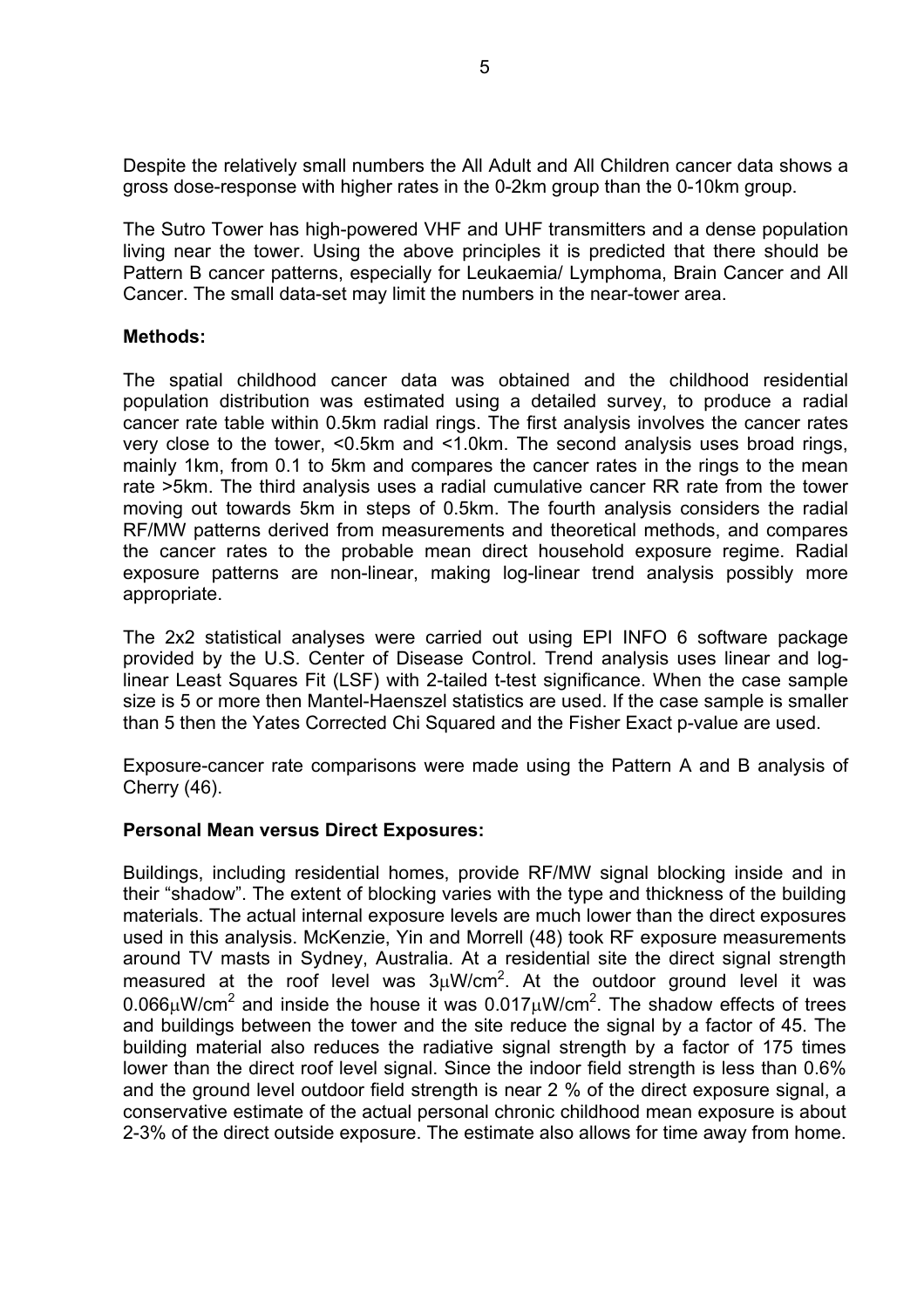The adjustment factor would only alter the slope of the trend, increasing the RR gradient 30 to 50 times higher and not changing the intercept if it is close to zero.

#### **Spatial Childhood cancer data-sets:**

The cancer data-set provided by Selvin et al. (13) involves spatial distributions of four White Childhood (aged <21 years) Cancer incidence cases in San Francisco for the 16 year period 1973-1988. This data contained a total of 123 cases of childhood cancer from a population of 50,686 White Children. This provided Selvin et al. with sufficient cases to carry out their cluster analysis but it is a small data-set but adequate for a preliminary spatial epidemiological study. The data included 51 cases of leukaemia, 35 cases of Brain Cancer, 26 cases of Hodgkins Lymphoma and 11 cases of Non-Hodgkins Lymphoma cancer. Selvin et al. estimated that these categories of cancer cover close to 50 % of All Childhood Cancers.

The residential locations of the four types of cancer are provided on separate maps. Each map was enlarged. The cancer case locations for each type of cancer were determined using a computer linked digitizing pad. This formed the database of 123 cases with x and y co-ordinates, radial distance from the Tower and the cancer type, Figure 1 and Table 3.



Figure 1: Spatial map of White Childhood (<21 years) Cancer for San Francisco, 1973- 88, constructed from Figure 2(a) Selvin et al. (13). The Sutro Tower is at the intersection of the north-south and east-west lines.

All cancer incidence residential sites were placed on a detailed street map of San Francisco to confirm that they corresponded to residential locations. The spatial uncertainty, based on the ability to locate the centre of the mapped points and normal measurement uncertainty, is estimated as less than  $\pm 100$ m. However the original positions are based on the centre of the census tracts rather than actual residences. This adds about 100m to the position uncertainty of the actual residential location.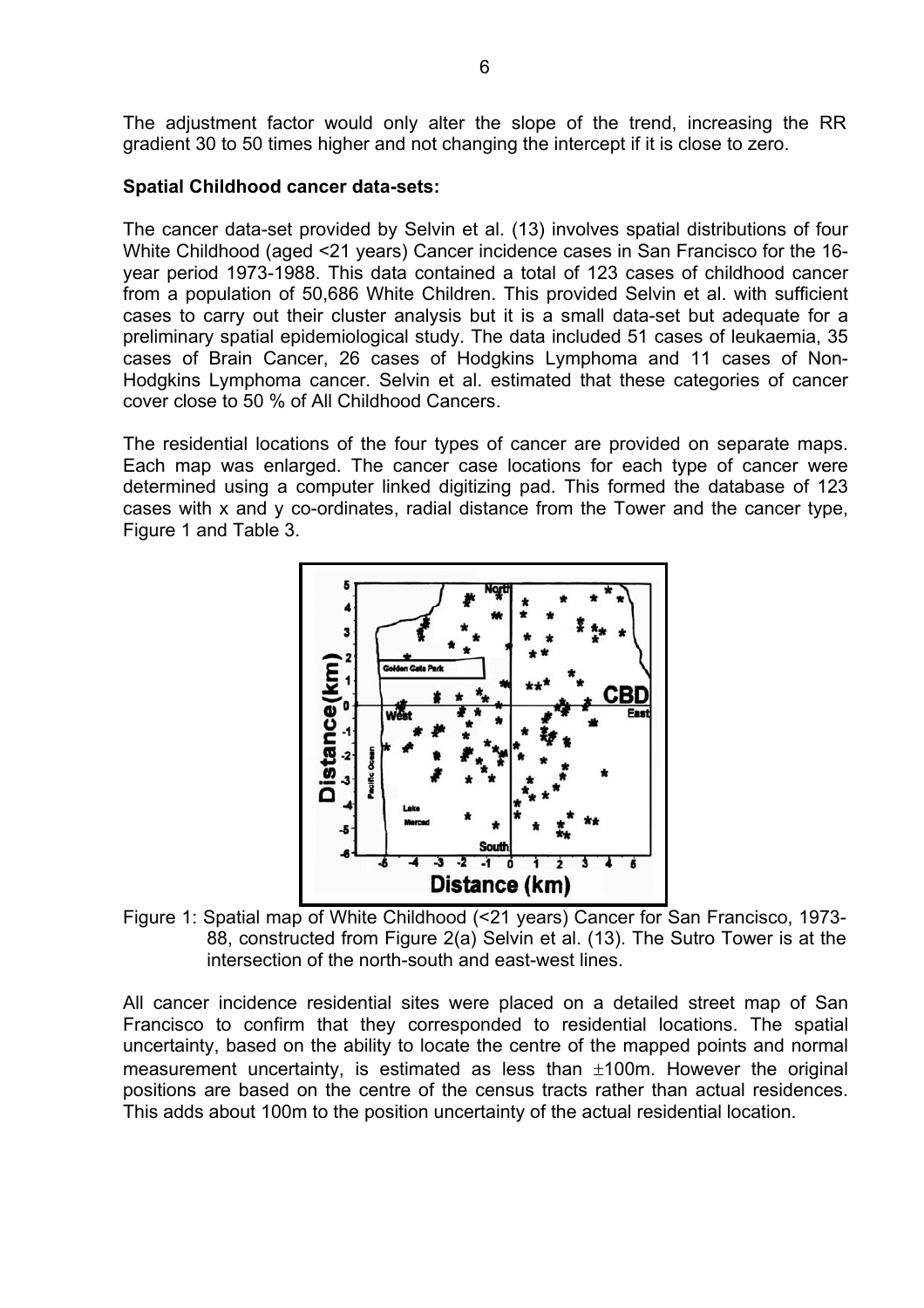| Table 3: Data analyzed into 0.5 km radial rings, centered on the Sutro Tower, |
|-------------------------------------------------------------------------------|
| including the estimated residential and the white, 0-<21, Childhood           |
| Cancer cases, 1973-1988. Total Cancer is the sum of the four cancers          |
| cited, amounting to about 50% of all Childhood Cancers (13).                  |

|              |            |            |        | Cancer cases |                |        |  |
|--------------|------------|------------|--------|--------------|----------------|--------|--|
| Ring Range   | <b>RDF</b> | Population | Brain  | Leukaemia    | Lymphoma       | Total  |  |
| Km           |            | Est.       | Cancer |              |                | Cancer |  |
| $0.1 - 0.5$  | 0.26       | 144        | 2      |              |                | 2      |  |
| $0.5 - 1.0$  | 0.44       | 750        |        | 2            | 2              | 5      |  |
| $1.0 - 1.5$  | 0.57       | 1625       | 4      | 6            | 0              | 10     |  |
| $1.5 - 2.0$  | 0.61       | 2430       | 3      | 8            | 2              | 13     |  |
| $2.0 - 5.5$  | 0.71       | 3610       | 3      | 6            | 6              | 15     |  |
| $2.5 - 3.0$  | 0.75       | 4700       | 3      | 6            |                | 16     |  |
| $3.0 - 3.5$  | 0.75       | 5515       | 3      | 3            | 4              | 10     |  |
| $3.5 - 54.0$ | 0.70       | 5980       | 5      | 6            |                | 18     |  |
| $4.0 - 5.5$  | 0.62       | 6000       | 4      | 2            | 3              | 9      |  |
| $4.5 - 5.0$  | 0.56       | 6060       | 4      | 6            | 4              | 14     |  |
| >5.0         | 0.40       | 13872      | 3      | 6            | $\overline{2}$ | 11     |  |
| Total        |            | 50686      | 35     | 51           | 37             | 123    |  |

For a public environmental health study, a total sample size of 123 cancer cases is considered quite small for a spatial analysis, especially when cancer sub-types are separately analysed. This small number means that unless the evidence in support of the hypothesis is extremely strong then it will be unlikely to produce significantly elevated cancer rates or significant dose-response relationships.

#### **Childhood population spatial patterns.**

The population and cancer data were analysed in a pattern of circular radial in rings with incremental diameters of 500m, giving 10 rings out to 5 km. The population and cases outside 5 km is used as the reference group. A detailed street map of San Francisco was used to identify the mean residential area densities in each ring, giving a Residential Density Factor (RDF) for each ring. In the radii of >5 km, the ocean becomes more and more dominant. Areas where few children are likely to live were identified and adjusted for, including the central business district (CBD), the port area, parks and reserves such as the Lincoln Park, Golden Gate Park and Harding Park/Lake Merced, and unpopulated areas, such as the San Miguel Hills, and low population areas such as the Presidio Reserve. Close to the tower, to the east is Twin Peaks Reserve and to the northwest is Mt Sutro. General residential density assessments were made in several site visits. The nearest highly-exposed residential property was at least 100m from the base of the tower.

The RDF for most of the rings is given in Table 3. The RDF varied from 26% very near the tower to a maximum of 75% in the 2.5 to 3.5km rings. Outside this the RDF drops off with the inclusion of the CBD, ocean, port area, reserves, etc, to decline to a mean of 56% in the 5km ring. Apart from the <0.5km and >5km rings the population estimates are rounded to the nearest 5. The area >5 km is the reference group area. It contains the ocean, the CBD and several reserves but it also contains several dense population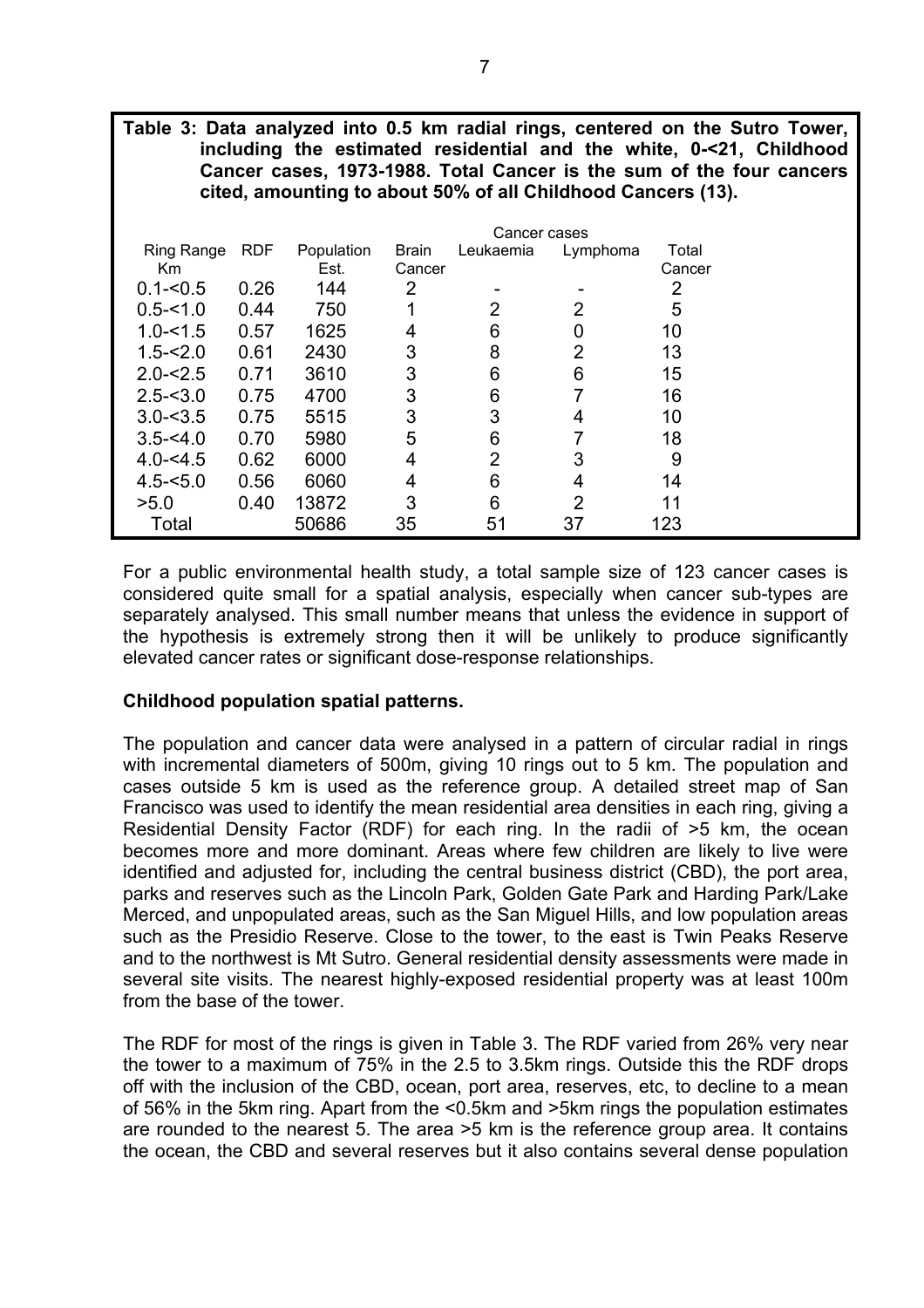areas, including the area north of the CBD from China Town to Telegraph Hill (4 cancer cases). Along the southern border there is the Bayview District and Ingelside (6 cancer cases).

A possible confounding or bias factor could be the large antenna farm at the northwest end of the ridge of the San Bruno Mountains. This is about 2-3 km from the cluster of cancers in the reference group along the southern boundary of the San Francisco City/County, Figure 1. The group includes 4 Brain Cancers, 4 Leukaemias and 2 Hodgkin Lymphomas. Since multiple studies show that RF/MW exposure elevates the cancer rate it is likely that the cancer rate in the reference group is elevated because of this situation.

Beyond 5km the area is primarily ocean except for the band across the south that includes Harding Park and John McLean Park and a segment is outside San Francisco. It also includes the Central Business District (CBD). The >5km area was analyzed as three 0.5 km bands, giving a mean RDF =  $0.4$  and a population of 13872. Table 3 shows the 0.5km circular rings around the Sutro Tower, with estimated population and reported childhood cancer types data from Selvin et al.

#### **Exposure Modelling and Assessment:**

Cherry (46) outlined the relationship between radial cancer rates and radial exposure patterns around broadcast towers in relation to Dolk et al. (5,6). Both the population density and the RF/MW exposure patterns need to be considered in epidemiological studies. As mentioned above, there are two general patterns. Pattern A is low, rises to a broad undulating peak and then declines. Pattern B is high near the tower and declines, undulating, with distance. Pattern B is associated with VHF signals that produce a peak inside 1km. The shorter the wavelength (and higher the frequency) makes it easier to focus the UHF signal towards the horizon. AM and FM radio stations use frequencies from 500 kHz to about 300 MHz (Medium (MF), High (HF) and Very High Frequency (VHF) radiation). High-powered TV stations usually use 300-800 MHz, in the Ultra High Frequency (UHF) range.

Figure 2 shows two examples of VHF ground levels radial exposure patterns. The first is from 1933 around the Empire State Building in New York (49,50). Both graphs show logarithmic variation and undulating signal strength. In contrast to the VHF signals in Figure 2 the UHF antenna patterns are more focussed towards the horizon, Figures 3 and 4.

In Figure 3 the Relative Field peaks at 0.5, 3.5, 5.7, 7.9, 10.1 and 12.3°. With the assumption of the height of the antennae at 460m, these peak angles correspond to ground level positions at 52.7, 7.5, 4.6, 3.3, 2.6 and 2.1km from the tower. The actual exposure intensity is a function of the square of the Relative Field and the inverse square of the distance along a beam. This results in the ground level peaks being closer to the Tower, especially for the most remote peaks. These adjustments are taken into account by the radial UHF pattern in Figure 4. Figure 4 shows the main beam peaks at 12.5km and the major side-lobe peaks at 6, 4.5, 3.2, 2.2 and 1.1km.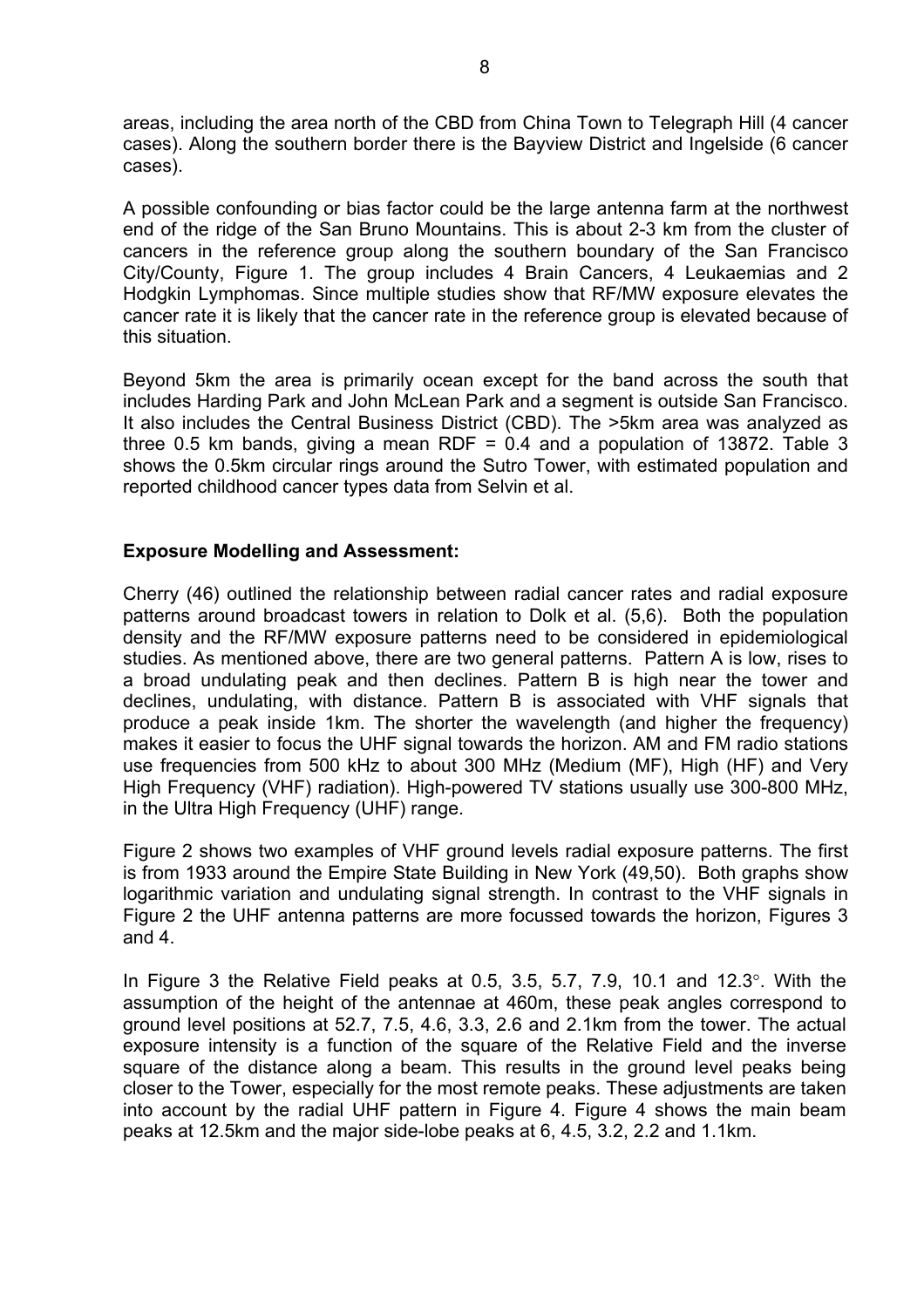

Figure 2: Ground level radiation pattern for (a) the 44 MHz (VHF) signal from the Empire State Building in New York City, Jones (12) by merging his figures 6 and 8, and (b) a theoretical set of 1 kW antenna at a height of 1000ft and a receiver at a height 30ft, Jordon (13). Field strength of 100mV/m=2.7nW/cm<sup>2</sup>, 10mV/m=26.5pW/cm<sup>2</sup> and 1mV/m=0.27pW/cm<sup>2</sup>.



Figure 3: A typical Relative Field for a UHF RF/MW broadcast antenna from Hammett and Edison (1). The signal intensity is a function of the square of the Relative Field.

Because of the presence of powerful VHF signals, the Sutro Tower emissions follow a Pattern B radial shape. Hence the childhood cancer radial patterns are expected to also follow Pattern B if they are related to the RF/MW exposures from the Sutro Tower.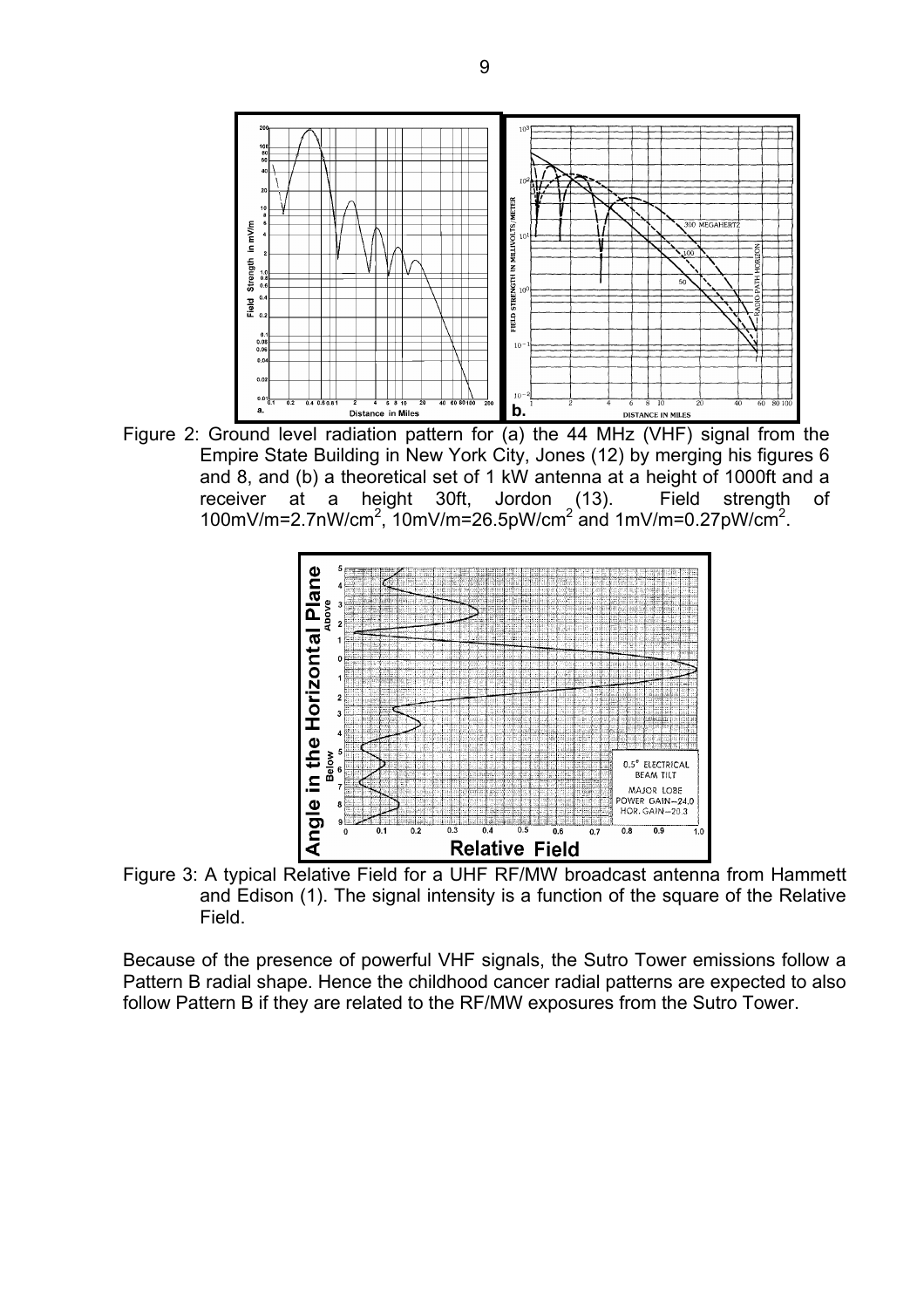

Figure 4: Ground level exposure for a typical UHF TV broadcast signal, from an antenna pattern (1), for an 18 MW EIRP transmitter at 460m AGL, for a flat horizontal surface.

#### **Epidemiological Analysis Methods:**

The highest exposures, due to the VHF signals are experience in residences within 100m to 1km of the tower. Hence cancer rates inside 500m and in the 0.5 to 1km ring are possible indications of the high RF/MW exposure. The data allows for a simple five 1km ring analysis for very high, high, middle, low and very low exposure, using the 2x2 analysis method to determine whether this reveals significant elevations and a doseresponse. A radial cumulative analysis was used to determine if the radial distance from the Sutro Tower provides log-linear or linear correlation trends with cancer rates. A detailed radial ring analysis (0.5km ring bands) of cancer rates was compared with measured and theoretical radial RF/MW radiation patterns, to investigate the possible exposure-based dose-response characteristics.

The Sutro Tower broadcast facility was established in 1973 and the data in this study covers the period from 1973-88, following the producing of the public exposure to RF/MW from the Tower. The latency for childhood cancer is as short as 1 year. In the data-set involved 123 children, 21 of the children were diagnosed with cancer in the 0- 2yr age range.

#### **Results:**

#### **Close to Tower Childhood Cancer Rates:**

The spatial cancer map, Figure 1, shows some circular patterns of high and low cancer rates and a high cancer rate in the immediate vicinity to the tower, <1 km. Within 500m of the tower there are 2 Brain Cancer cases, Table 3. Compared with the Brain Cancer rate in the very low exposure group (>5 km), this results in:

$$
RR = 64.2, 95\% CI: 10.8-382, p=0.00103
$$

The first 0.5km ring with at least one case of each cancer type is 0.5-1km. The cancer rates in the <1.0km ring are in Table 4.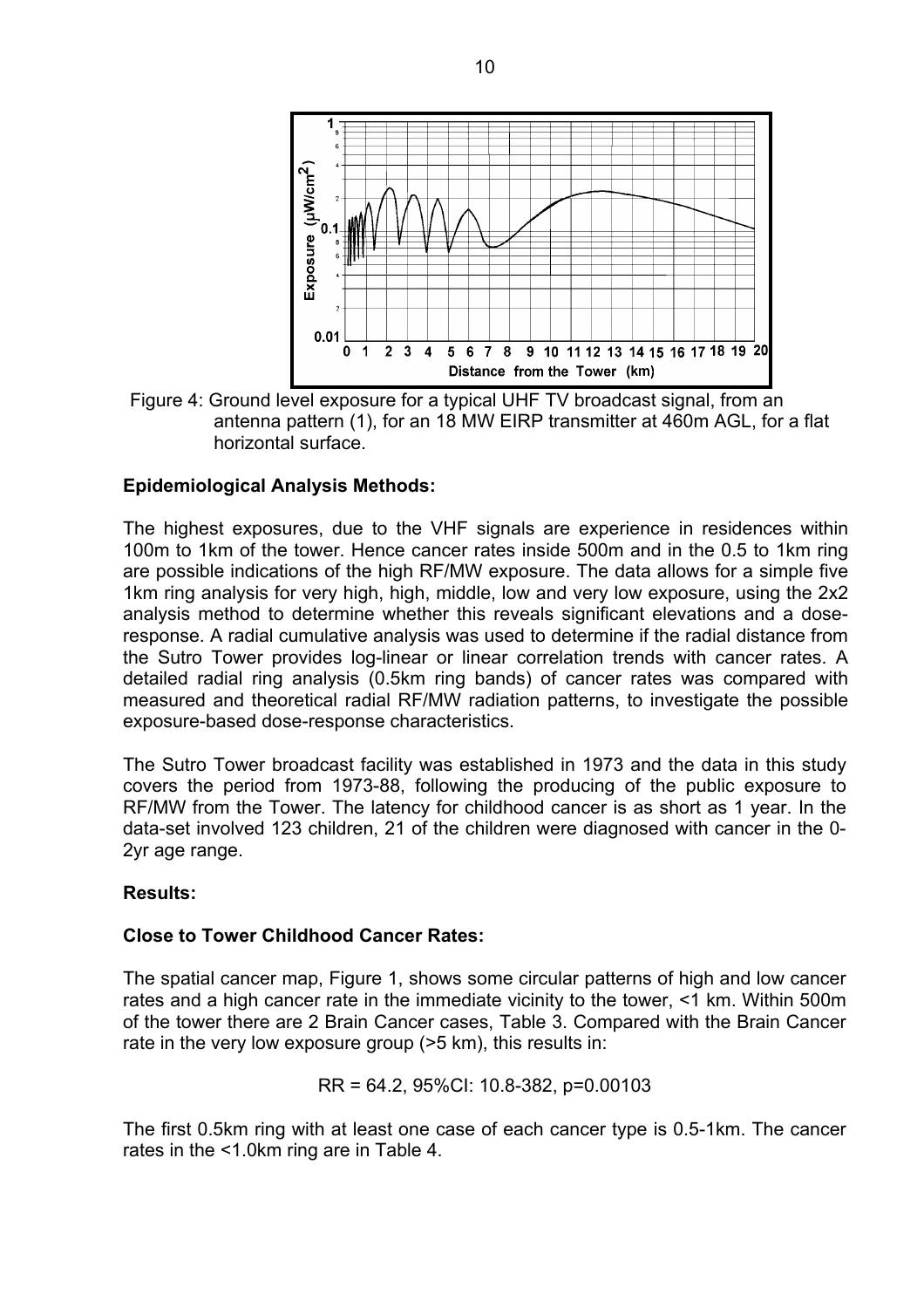| Table 4: The Near Sutro Tower (<1km) Childhood Cancer rates compared with<br>the remote >5km rates. (* Fisher Exact p-value for n<5). |                |           |           |             |  |  |  |
|---------------------------------------------------------------------------------------------------------------------------------------|----------------|-----------|-----------|-------------|--|--|--|
| Cancer Type                                                                                                                           | Cases          | <b>RR</b> | 95%CI     | p-value     |  |  |  |
| <b>Brain Cancer</b>                                                                                                                   | 3              | 15.5      | 3.14-76.8 | $0.004*$    |  |  |  |
| Leukaemia                                                                                                                             | 2              | 5.2       | 1.05-25.6 | $0.08*$     |  |  |  |
| Lymphoma                                                                                                                              | 2              | 15.5      | 2.19-110  | $0.02*$     |  |  |  |
| Leukaemia/Lymphoma                                                                                                                    | $\overline{4}$ | 7.8       | 2.34-25.7 | $0.0045*$   |  |  |  |
| All Cancer                                                                                                                            |                | 9.9       | 3.84-25.4 | < 0.0000001 |  |  |  |

All cancer types are significantly elevated, except the lowest, Leukaemia, RR = 5.2, 95%CI: 1.05-25.6, n=2. For All Cancer the RR = 9.9, 95%CI 3.84-25.4, p<0.0000001. Brain Cancer (RR = 15.5) and Lymphoma (RR=15.5) are highly significantly elevated. The strength of the relationship of the All Cancer is classically causal, Hill (45). This occurs despite the very small sample size but the strength of the relationship is supported by several previous studies showing elevated cancer rates around broadcast towers.

#### **Broad Ring (1km) Analysis:**

The data set out in Table 3 was grouped into 1km rings out to 5km, with the cancer rates compared to the rates in the >5km remote ring, Table 5.

| Table 5: The broad ring trend analysis with distance from the Sutro Tower, with<br>Childhood Cancer rates relative to the remote >5km ring. The brackets<br>show p-value adjusted for the single low data outlier. |           |                       |           |                     |      |                     |      |               |  |
|--------------------------------------------------------------------------------------------------------------------------------------------------------------------------------------------------------------------|-----------|-----------------------|-----------|---------------------|------|---------------------|------|---------------|--|
| <b>Ring</b>                                                                                                                                                                                                        |           | <b>Brain Cancer</b>   |           | Leukaemia           |      | Lymphoma            |      | All Cancer    |  |
| km                                                                                                                                                                                                                 | <b>RR</b> | 95%CI                 | <b>RR</b> | 95%CI               | RR.  | 95%CI               | RR.  | 95%CI         |  |
| $0.1 - 1$                                                                                                                                                                                                          | 15.5      | $3.14 - 76.8$         | 5.2       | $1.05 - 25.6$       | 15.5 | 3.19-110            | 9.9  | 3.84-25.4     |  |
| $1 - 2$                                                                                                                                                                                                            | 7.8       | $2.1 - 30.9$          | 7.2       | $3.07 - 20.8$       | 3.4  | 0.48-24.3           | 7.2  | $3.45 - 14.7$ |  |
| $2 - 3$                                                                                                                                                                                                            | 3.3       | $0.84 - 13.4$         | 3.3       | $1.25 - 8.9$        | 11.0 | 2.48-48.6           | 4.7  | 2.37-9.35     |  |
| $3 - 4$                                                                                                                                                                                                            | 3.2       | $0.85 - 12.1$         | 1.8       | $0.64 - 5.1$        | 6.6  | 1.47-29.9           | 3.1  | 1.53-6.17     |  |
| $4 - 5$                                                                                                                                                                                                            | 3.07      | $0.81 - 11.6$         | 1.5       | $0.53 - 4.4$        | 4.0  | 0.84-19.4           | 2.41 | 1.17-4.93     |  |
| >5                                                                                                                                                                                                                 | 1.00      |                       | 1.00      |                     | 1.00 |                     | 1.00 |               |  |
| Trend p-value                                                                                                                                                                                                      |           | 0.03                  |           | $0.02$ (< $0.005$ ) |      | $0.08$ (< $0.001$ ) |      | < 0.001       |  |
|                                                                                                                                                                                                                    |           | Log/Lin Trend p<0.001 |           | $0.05$ (< $0.03$ )  |      | $0.07$ (< $0.02$ )  |      | < 0.0001      |  |

Table 5 shows significantly elevated childhood cancer rates in all 1km rings for All Cancer. For Brain Cancer all rates are significantly elevated for <2km and with a consistently declining with a significant linear trend, p=0.03, and highly significant loglinear trend, p=<0.001. Leukaemia and Lymphoma rates show quite variable patterns, especially for the small samples in ring <1km for Leukaemia and out to 2km for Lymphoma. They both show significant linear and log-linear trends, especially when the small sample outliers are removed. When all the data is combined to form the All Cancer trend, it is significantly elevated in all 1km rings and consistently declines with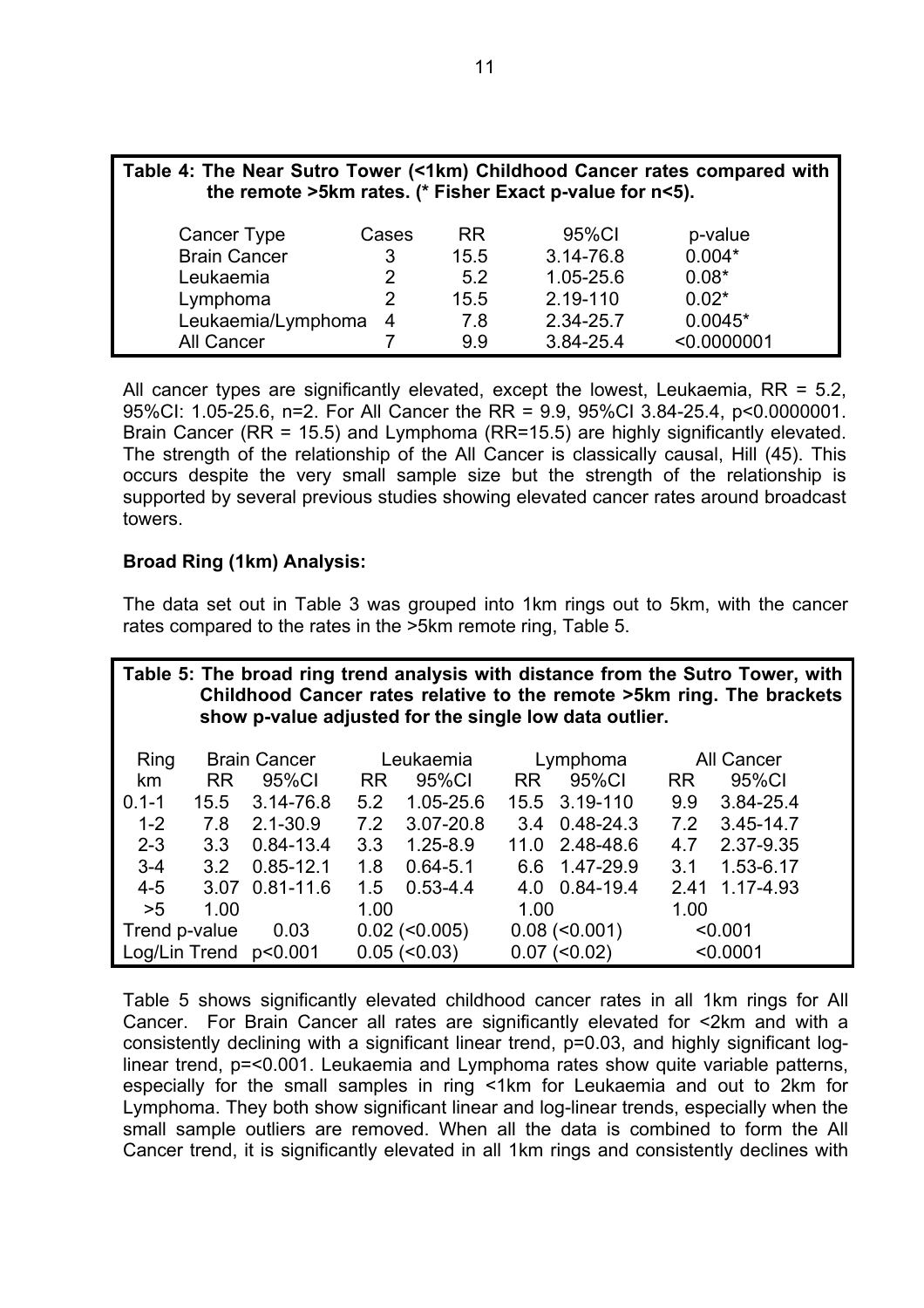distance. There is also a highly significant linear trend, p=0.001, and a log-linear trend, p=0.0001, Figure 5.



Figure 5: All Cancer around the Sutro Tower in a 1 km radial ring pattern, Log-Linear Trend p=<0.0001.

These observations, through their strength of association, the level of significance and the dose-response relationships, especially for All Cancer, give considerable support to the hypothesis of an association between RF/MW exposure and risk.

#### **Radial Cumulative Childhood cancer trends:**

All methods used the group living further than 5km from the tower as the reference group. The cumulative incidence rate and Relative Risk was calculated from the 0.5km or 1km rings, in 0.5km increments out to 5km. This method is independent of the actual exposure assumptions since a uniform radial increment is used. The trend analysis results are summarized in Table 6.

**Table 6: Trend p-values for the radial cumulative Childhood Cancers Relative Risk as a function of distance from the Sutro Tower, using 0.5 km increments, with linear, log-linear and inner ring outlier removed trends.** 

|                     | Linear<br>Original | Log-Linear<br>Original | Linear<br><b>Outlier Adj</b> | Log-Linear<br><b>Outlier Adj</b> |
|---------------------|--------------------|------------------------|------------------------------|----------------------------------|
| <b>Brain Cancer</b> | < 0.05             | < 0.005                | < 0.001                      | < 0.0001                         |
| Leukaemia           | < 0.01             | < 0.02                 | < 0.0001                     | < 0.0001                         |
| Lymphoma            | 0.30               | 0.12                   | < 0.005                      | < 0.0001                         |
| Leukaemia/Lymphoma  | < 0.00001          | < 0.001                | < 0.00001                    | < 0.001                          |
| All Cancer          | < 0.001            | < 0.0001               | < 0.0001                     | < 0.00001                        |

Table 6 shows a significant linear (p=<0.05) and log-linear (p=<0.005) cumulative trend for Brain Cancer, Figure 6.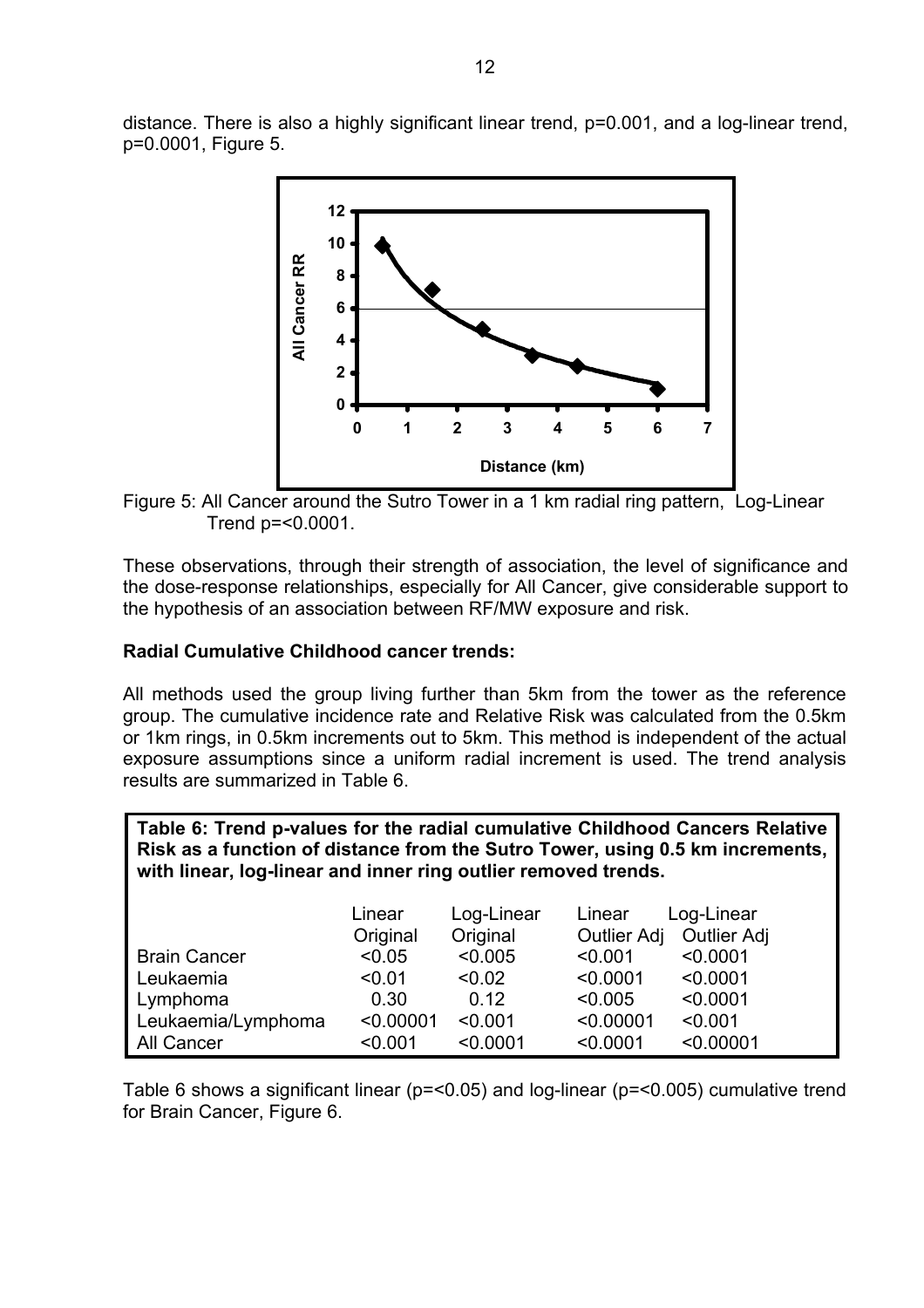

Figure 6: Radial cumulative Brain Cancer for childhood cancer in 0.5km radial segments around the Sutro Tower. Trends: linear  $p =$  <0.05, log-linear  $p =$ <0.005. The shown fitted line is a power law curve, p<0.00001.

Inside 1.5km there were only 5 Leukaemia cases and 2 Lymphoma cases. Therefore Leukaemia and Lymphoma were combined for the radial analysis, Figure 7.



Figure 7: Radial cumulative Childhood Leukaemia/Lymphoma in 0.5km radial segments >1km, around the Sutro Tower. Trends: linear p= <0.00001 (shown curve), log-linear  $p = 0.001$ .

Removing the inner ring low sample outliers gives a highly significant trend,  $p = 0.0001$ . When all the data is combined to form the All Cancer set, both the linear and log-linear radial cumulative trends are highly significant, p=0.001 and p=0.0001, respectively, Figure 8.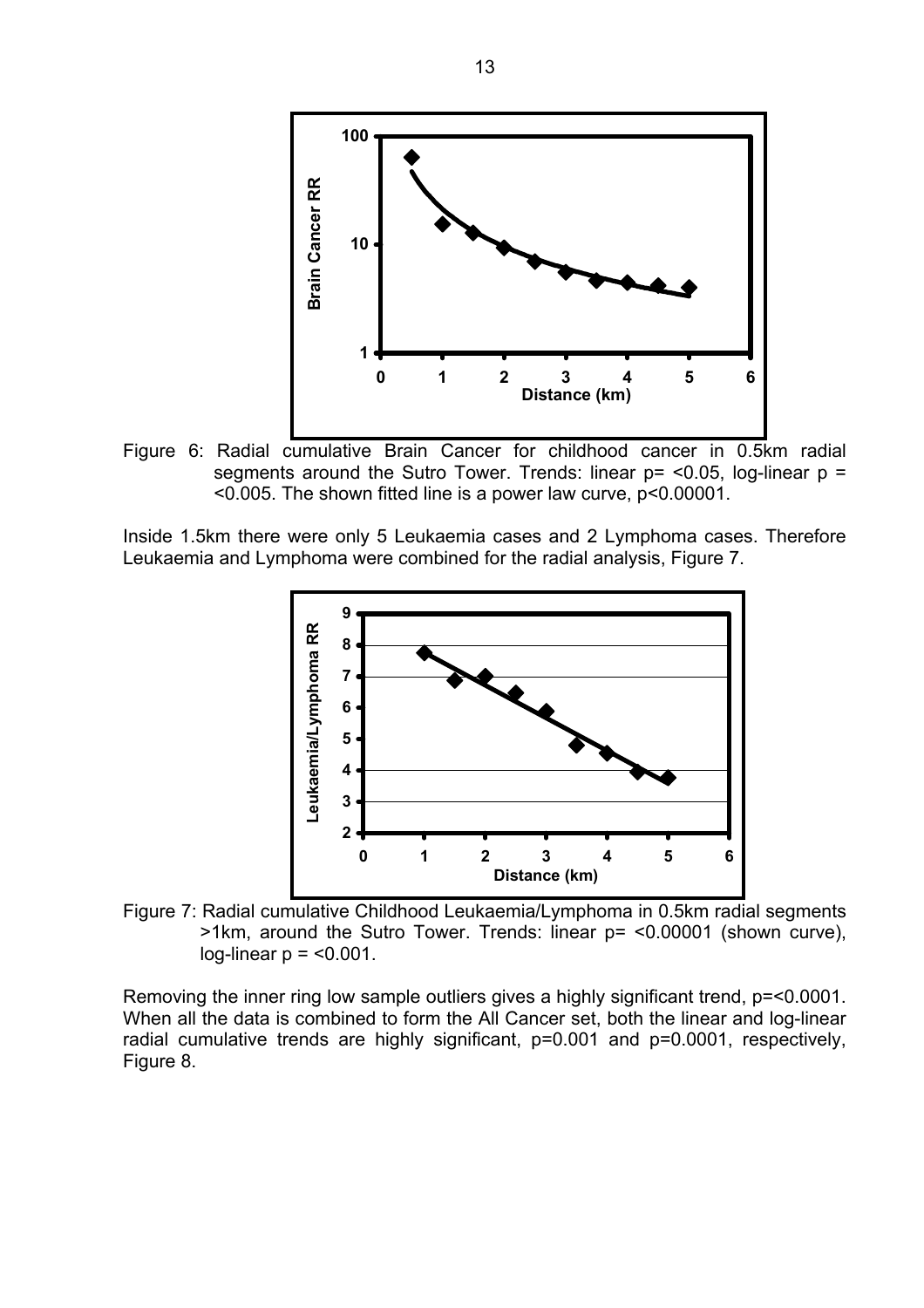

Figure 8: Radial Cumulative All Cancer for Childhood Cancer in 0.5 km radial segments  $>0.5$ km, around the Sutro Tower. Trends: linear  $p =$  <0.001, log-linear  $p =$ <0.0001 (shown curve).

#### **Discussion of distance results:**

The low sample size of cancer cases near the Tower produces lower RR rates inside 2km for Lymphoma and significant cumulative trends outside 2km. When all small sample outliers are removed the trends are all highly significant. The radial cumulative trend analysis shows that Brain Cancer, Leukaemia, Leukaemia/Lymphoma and All Cancer show totally significant radial cumulative trends that point towards the Sutro Tower as the primary cause of the elevated rates of Childhood Cancers in San Francisco.

The Sutro Tower radiation is ubiquitous over the whole study area and beyond. The only other genotoxic ubiquitous substance identified is the toxic air pollution from transport vehicle emissions. However, because the Sutro Tower is in a highly elevated site, surrounded by open land and suburban streets, the area has a small emission rate from vehicles and it is more well ventilated by wind. In contrast, the area outside 4 to 5 km contains many high vehicle volumes on busy roads and highways. Thus the transport spatial pattern is the reverse pattern of the radial cancer rates shown. Hence vehicle air pollution emissions are not a confounder of these results. There are no known sources of ionizing radiation or toxic water pollution specifically associated with living near the Sutro Tower.

This gives comprehensive, independent and direct support for the hypothesis and that the RF/MW radiation from the Sutro Tower is highly probably the source of elevated cancer rates in children living in San Francisco.

#### **Actual and probable exposure patterns:**

Figures 9 and 10 show the 0.5km Risk Ratios for Brain Cancer and All Cancer, respectively. They show high rates inside 1 km as shown in Dolk et al. (5) for Adult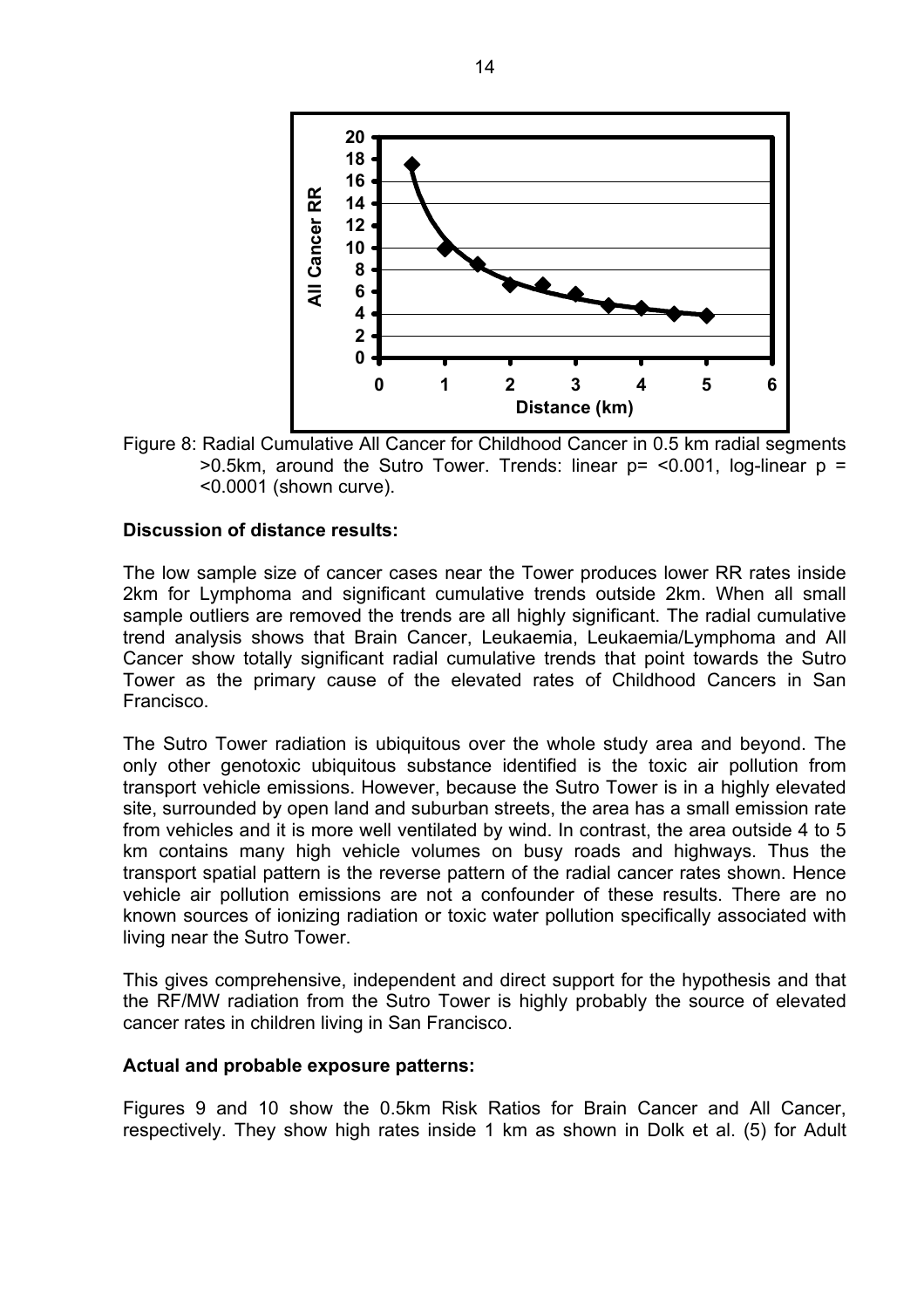Leukaemia, showing a Pattern B form, appropriate with having a high population density living close to tower and powerful VHF signals from the antenna.



Figure 9: The Childhood Brain Cancer Radial RR 0.5 km pattern around the Sutro Tower, showing a Pattern B consistent with the radiation Pattern B.

The All Cancer data only has brain cancer in the <0.5km ring, hence the RR is exceptionally low when it is included in the All Cancer data, Figure 10. Therefore the first point in the All Cancer data is reasonably treated as an outlier point.



Figure 10: The All Cancer RR for Childhood Cancer in 0.5 km radial segments around the Sutro Tower, showing a Pattern B consistent with the radiation Pattern B.

Figure 11 sets out the 10 measured exposures in the 2 km radius, pointing to three peak and two minimum levels. The estimated exposure levels >2km are based on the UHF antenna pattern, Figure 4. The mixed VHF/UHF set of powerful antenna signals produce a Pattern B shape. Alternative exposure peaks are higher and lower because of the antenna vertical patterns, Figure 4. Because of the non-linear radial variation of exposure the patterns are presented with logarithmic exposures and RR levels. The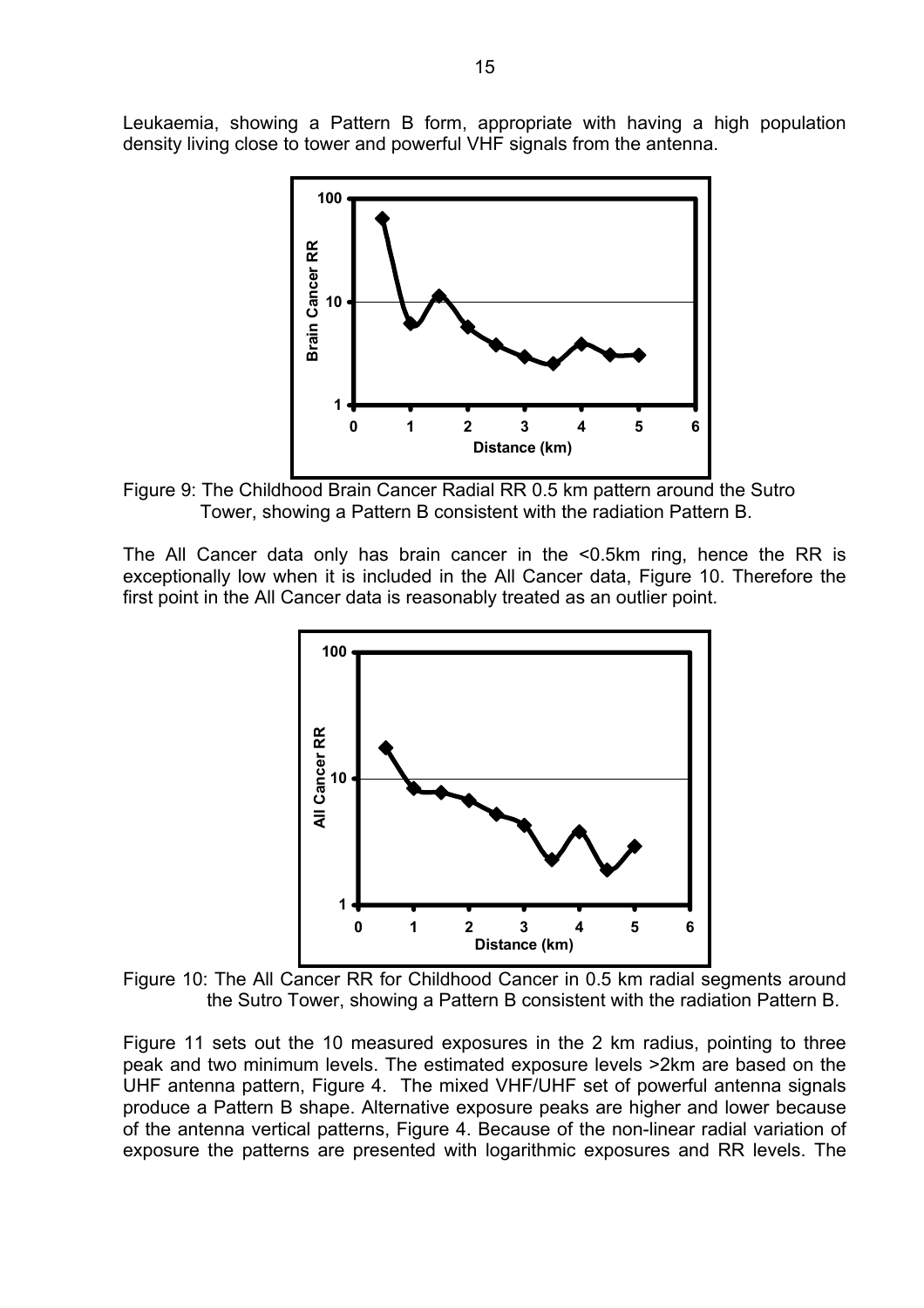radial cancer rates are very similar to the broad shape of the exposure patterns. Both are Pattern B shapes. Hence the cancer radial patterns are close to the RF/MW probable radial pattern. Both Figure 9 and Figure 10 show a lower RR rate near 1km. This is associated with a lower intensity side-lobe, Figure 11.



Figure 11: The probable radial RF/MW exposure pattern around the Sutro Tower estimated from 1988 measurements (circles) and the calculated radial exposure patterns from VHF and UHF antennas, Figures 2 and 4.

An exposure-based dose-response relationship is necessary for determining safety exposure standards, (51). Mean exposures for each 0.5km ring were taken from Figure 11. For the rings very close to the tower there are larger populations living in the outer half of the ring. Noting the logarithmic scale and the observation that within 500m of the tower the homes are generally in the range 300-500m, with more homes at the larger radius, giving a mean exposure estimate of  $9 \mu W/cm^2$ . The 0.5km-ring mean direct exposure and the All Cancer rate was plotted in a dose-response graph, Figure 12, trend p<0.0001.

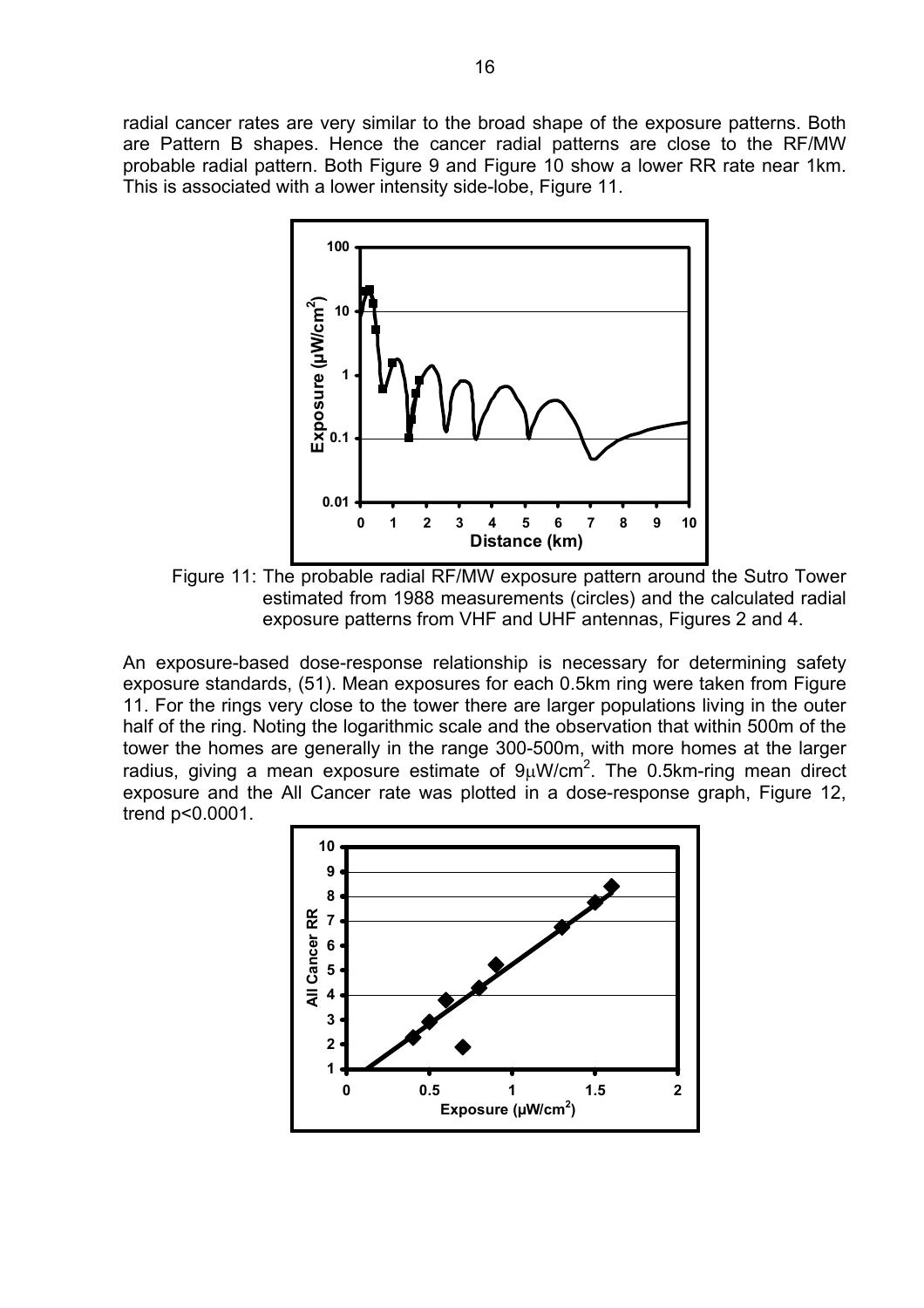Figure 12: All Childhood Cancer as a function of measured and estimated RF/MW exposure in 0.5 km radial rings, ignoring the 9  $\mu$ W/cm<sup>2</sup> outlier that only contained Brain Cancer. Trend p<0.0001.

The trend line was fitted to ignore the outlier. The low exposure outlier near  $0.7 \mu$ W/cm<sup>2</sup> contains a very small population of Leukaemia/ Lymphoma cases. When it is removed then the trend has p<0.00001. The Brain Cancer RF/MW exposure trend is extremely significant, p<0.00001, Figure 13.



Figure 13: Childhood Brain Cancer as a function of measured and estimated RF/MW exposure in 0.5 km radial rings. Trend p<0.00001.

The exposures used are the measured and estimated direct exposures. The actual chronic mean personal exposures are highly probably less than 2-3% of the direct exposure because of the shadow effects and household protection effects. All of the dose-response relationships are extremely significant and support the hypothesis that RF/MW is a Universal Genotoxic Carcinogen increasing the incidence of multiple cancer types with no safe threshold level.

This analysis shows that a fairly realistic approach accepts that the radial RF/MW radiation and cancer patterns vary in a logarithmic fashion with distance from the tower. This produces a linear exposure-based dose-response trend for cancer rates.

#### **Recommendations for further research:**

To further examine the hypothesis, this study should be extended to include all childhood cancers and all adult cancers. One data set could include the annual cancer age and site rates from 1960 to 2000 to evaluate the time series effects, including the introduction of the Sutro Tower exposure and in the later years the massive increase in other RF/MW sources throughout the city.

Spatial data for all cancer cases from 1970 to 2000 can be used to produce a time series of the spatial radial cancer rates. A detailed RF/MW spectrum exposure survey would assist the assessment of the spatial RF/MW exposures over time by considering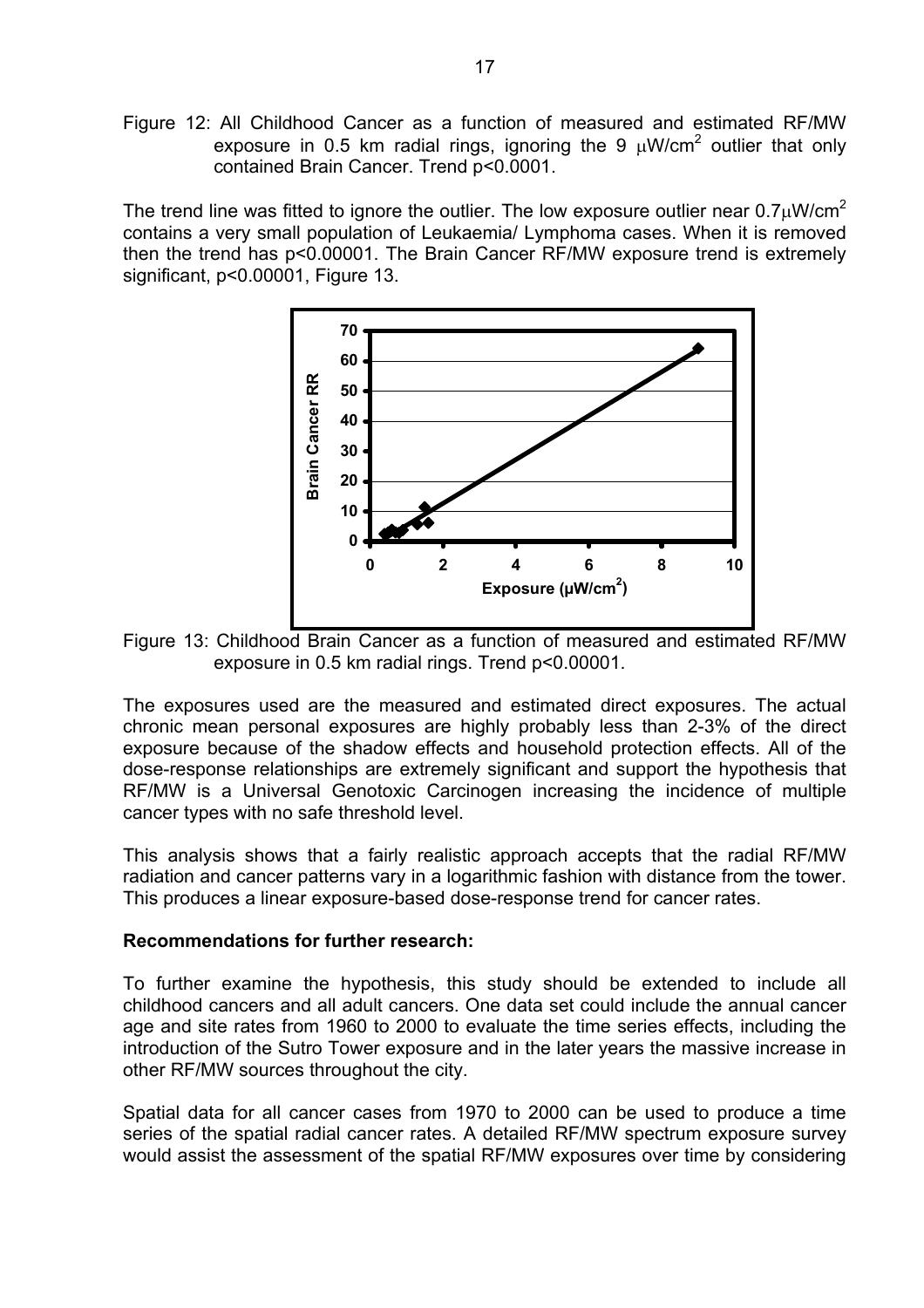the introduction of each frequency from the Sutro Tower and any changes in the power output. It would also identify the range of frequencies and mean intensities of the over 2000 antennas now operating in San Francisco. The larger cancer and exposures datasets would provide a basis to carry out a geographic analysis of the effects of hills, valleys and built-up areas.

#### **Summary and Conclusions:**

There are several previous studies showing elevated adult and childhood cancer around high-powered broadcast towers. Four previous studies also showed cancer associated RF/MW dose-response relationships (5-8). The previous epidemiological studies and the direct evidence of RF/MW genotoxicity was the basis of the hypothesis that RF/MW is a Ubiquitous Universal Genotoxic Carcinogen.

Close to the Sutro Tower there are very high and extremely significantly elevated childhood cancer rates where the mean exposure is relatively high but still a very small fraction of the Federal Communication Commission (FCC) standard. The five 1km-ring distance analysis shows dose-response relationships for each cancer type, and a highly significant linear or log-linear trends for the All Cancer, Leukaemia, combined Leukaemia/Lymphoma and Brain Cancer rates. The radial distance cumulative RR trends show cumulative show many significant trends that are extremely significant when small sample outliers are removed. The measured and theoretical radial exposure patterns are close to the 0.5km ring cancer radial rates in type B Pattern. The close similarity of the radial cancer and exposure patterns provides a basis to exclude confounder factors. These relationships result in highly significant exposure-based linear dose-response gradients, all pointing to the absence of a threshold for detectable risk.

Cherry (52) shows that the naturally occurring Schumann Resonance signal, with a mean field intensity of 0.1pW/cm<sup>2</sup>, is correlated with enhanced Human Cancer rates. Therefore every separate analysis in this study, the combined results taken together and with many previous studies, strongly support and confirm the hypothesis that RF/MW is a Ubiquitous Universal Genotoxic Carcinogen.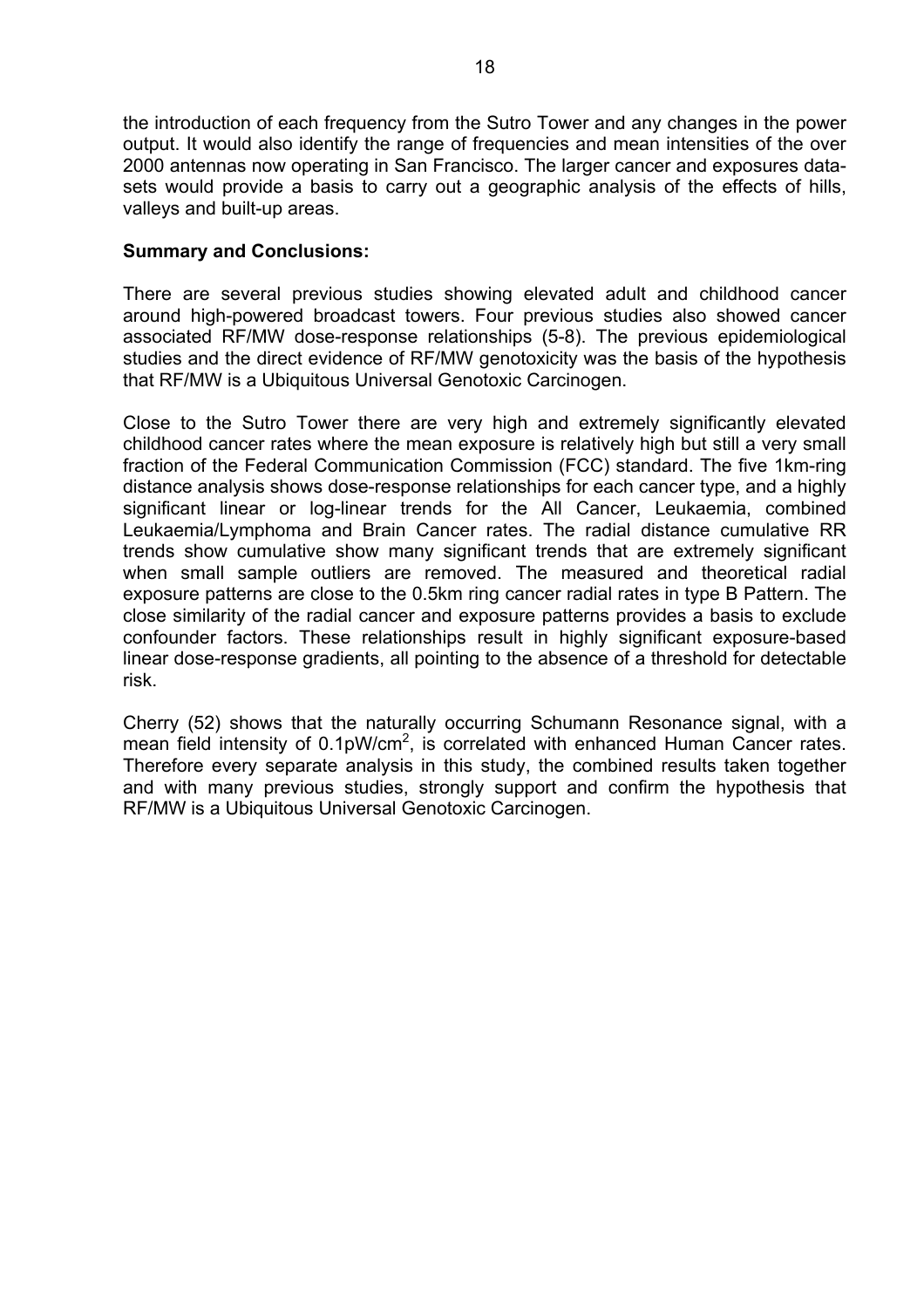#### **References:**

- 1. Hammett and Edison Inc., 1997: "Engineering analysis of radio frequency exposure conditions with addition of digital TV channels". Prepared for Sutro Tower Inc., San Francisco, California, January 3, 1997.
- 2. CCSFDPH, 1988: "Report on Cancer Incidence in Fan Francisco". City and County San Francisco Department of Public Health, 101 Grove Street, San Francisco, California.
- 3. Maskarinec, G., and Cooper, J., 1993: "Investigation of a childhood leukemia cluster near low-frequency radio towers in Hawaii". SER Meeting, Keystone, Colorado, June 16- 18, 1993. Am. J. Epidemiology, 138:666, 1993.
- 4. Hocking, B., Gordon, I.R., Grain, H.L., and Hatfield, G.E., 1996: "Cancer incidence and mortality and proximity to TV towers". Medical Journal of Australia (165), 2/16 December, pp 601-605.
- 5. Dolk, H., Shaddick, G., Walls, P., Grundy, C., Thakrar, B., Kleinschmidt, I. and Elliott, P., 1997a: "Cancer incidence near radio and television transmitters in Great Britain, I - Sutton-Coldfield transmitter". American J. of Epidemiology, 145(1):1-9.
- 6. Dolk, H., Elliott, P., Shaddick, G., Walls, P., Grundy, C., and Thakrar, B.,1997b: "Cancer incidence near radio and television transmitters in Great Britain, II All high power transmitters". American J. of Epidemiology, 145(1):10-17.
- 7. Michelozzi, P., Capon, A., Kirchmayer, U., Forastiere, F., Biggeri, A., barca, A. and Perucci, C.A., 2002: "Adult and childhood Leukaemia near a high-powered radio station in Rome, Italy". Am J of Epidemiology 155: 1096-1103.
- 8. Lester, J.R., and Moore, D.F., 1982a: "Cancer incidence and electromagnetic radiation". Journal of Bioelectricity, 1(1): 59-76.
- 9. Lester, J.R., and Moore, D.F., 1982b: "Cancer mortality and air force bases". Journal of Bioelectricity, 1(1): 77-82.
- 10. Lester, J.R., 1985: "Reply to: Cancer mortality and air force bases, a reevaluation". Journal of Bioelectricity, 4(1): 129-131.
- 11. Szmigielski, S., 1996: "Cancer morbidity in subjects occupationally exposed to high frequency (radiofrequency and microwave) electromagnetic radiation". Science of the Total Environment 180: 9-17.
- 12. Richter, E.D., Ben-Michael, E., Berman, T., Laster, R. and Westin, J.B., 2000: "Cancer in radar technicians exposed to RF/MW: Sentinel episodes". Int J Occ Env Health 6(3):187- 193.
- 13. Selvin, S., Schulman, J. and Merrill, D.W., 1992: "Distance and risk measures for the analysis of spatial data: a study of childhood cancers". Soc. Sci. Med., 34(7): 769-777.
- 14. Elwood, J.M., 1999: "A critical review of epidemiologic studies of radiofrequency exposure and human cancer". Environmental Health Perspectives (107, Suppl 1): 155- 168.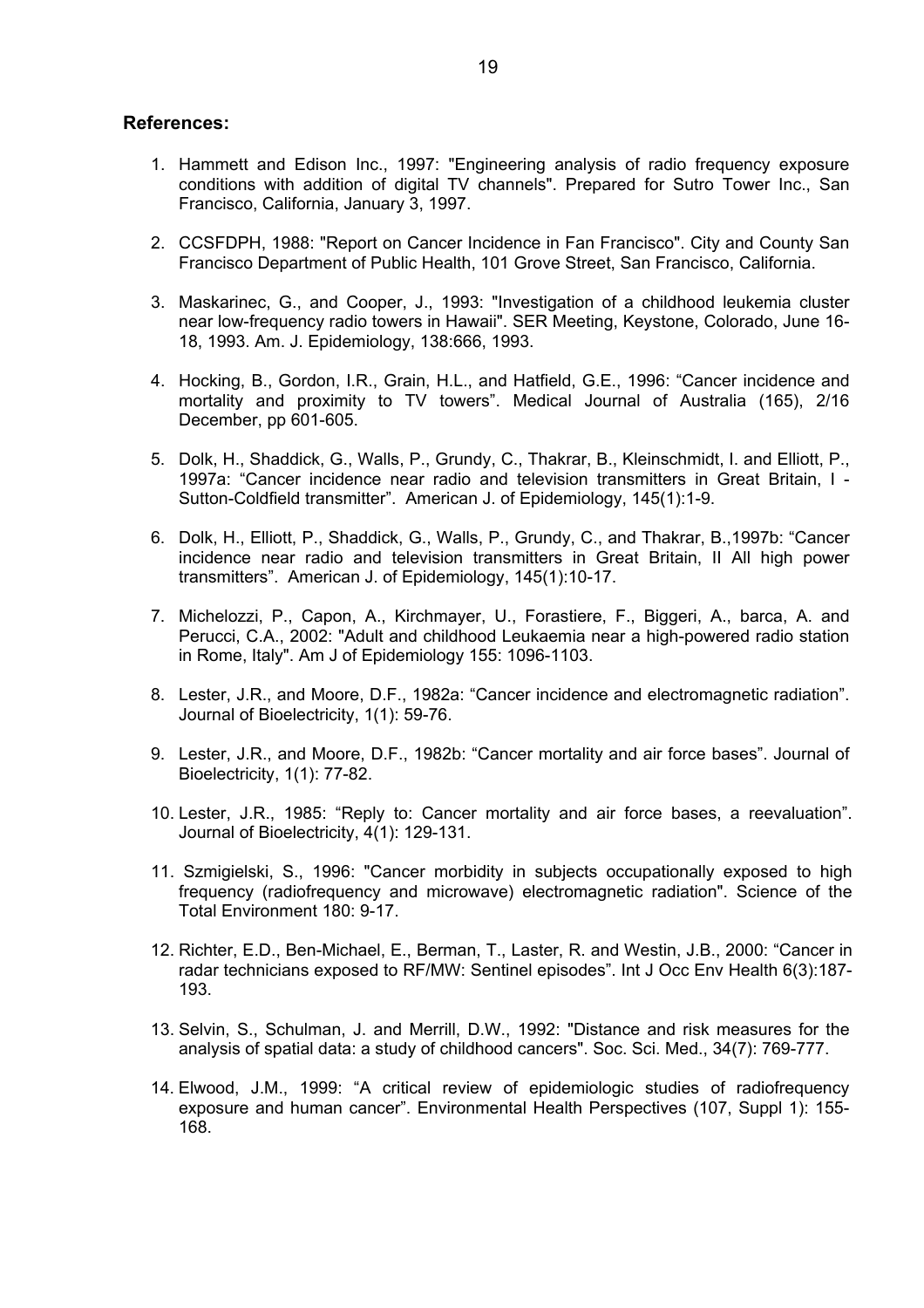- 1. Heller, J.H., and Teixeira-Pinto, A.A., 1959: "A new physical method of creating chromosome aberrations". Nature, Vol 183, No. 4665, March 28, 1959, pp 905-906.
- 2. Tonascia, J.A. and Tonascia, S., 1969: "Hematological Study: progress report on SCC 31732", George Washington University, Department of Obstectrics and Gynecology, February 4, 1969.
- 3. Balode, Z., 1996: "Assessment of radio-frequency electromagnetic radiation by the micronucleus test in Bovine peripheral erythrocytes". The Science of the Total Environment, 180: 81-86.
- 4. Garaj-Vrhovac, V., Horvat, D., Brumen-Mahovic and Racic, J., 1987: "Somatic mutations in persons occupationally exposed to microwave radiation". Mutation Research 181: 321
- 5. Garaj-Vrhovac, V., Fucic, A, and Horvat, D., 1990: "Comparison of chromosome aberration and micronucleus induction in human lymphocytes after occupational exposure to vinyl chloride monomer and microwave radiation"., Periodicum Biologorum, Vol 92, No.4, pp 411-416.
- 6. Garaj-Vrhovac, V., Horvat, D. and Koren, Z., 1990: "The effect of microwave radiation on the cell genome Mutation Research 243: 87-93 (1990).
- 7. Garaj-Vrhovac, V., Horvat, D. and Koren, Z., 1991: "The relationship between colonyforming ability, chromosome aberrations and incidence of micronuclei in V79 Chinese Hamster cells exposed to microwave radiation". Mutation Research 263: 143-149.
- 8. Garaj-Vrhovac, V., Fucic, A, and Horvat, D., 1992: "The correlation between the frequency of micronuclei and specific aberrations in human lymphocytes exposed to microwave radiation in vitro". Mutation Research, 281: 181-186.
- 9. Garaj-Vrhovac, V., and Fucic, A., 1993: "The rate of elimination of chromosomal aberrations after accidental exposure to microwave radiation". Bioelectrochemistry and Bioenergetics, 30:319-325.
- 10. Garaj-Vrhovac, V., 1995: "Micronucleus assay and Lymphocyte mitotic activity in risk assessment of occupational exposure to microwave radiation". Chemosphere 39(13): 2301-2312.
- 11. Garcia-Sagredo, J.M. and Monteagudo, J.L., 1991: "Effect of low-level pulsed electromagnetic fields on human chromosomes in vitro: analysis of chromosome aberrations". Hereditas 115(1): 9-11.
- 12. Haider, T., Knasmueller, S., Kundi, M, and Haider, M., 1994: "Clastogenic effects of radiofrequency radiation on chromosomes of Tradescantia". Mutation Research, 324:65- 68.
- 13. Maes, A., Verschaeve, L., Arroyo, A., De Wagter, C. and Vercruyssen, L., 1993: "In vitro effects of 2454 MHz waves on human peripheral blood lymphocytes". Bioelectromagnetics 14: 495-501.
- 14. Verschaeve, L., Slaets, D., Van Gorp, U., Maes, A. and Vanderkom, J., 1994: "In vitro and in vivo genetic effects of microwaves from mobile phone frequencies in human and rat peripheral blood lymphocytes". Proceedings of Cost 244 Meetings on Mobile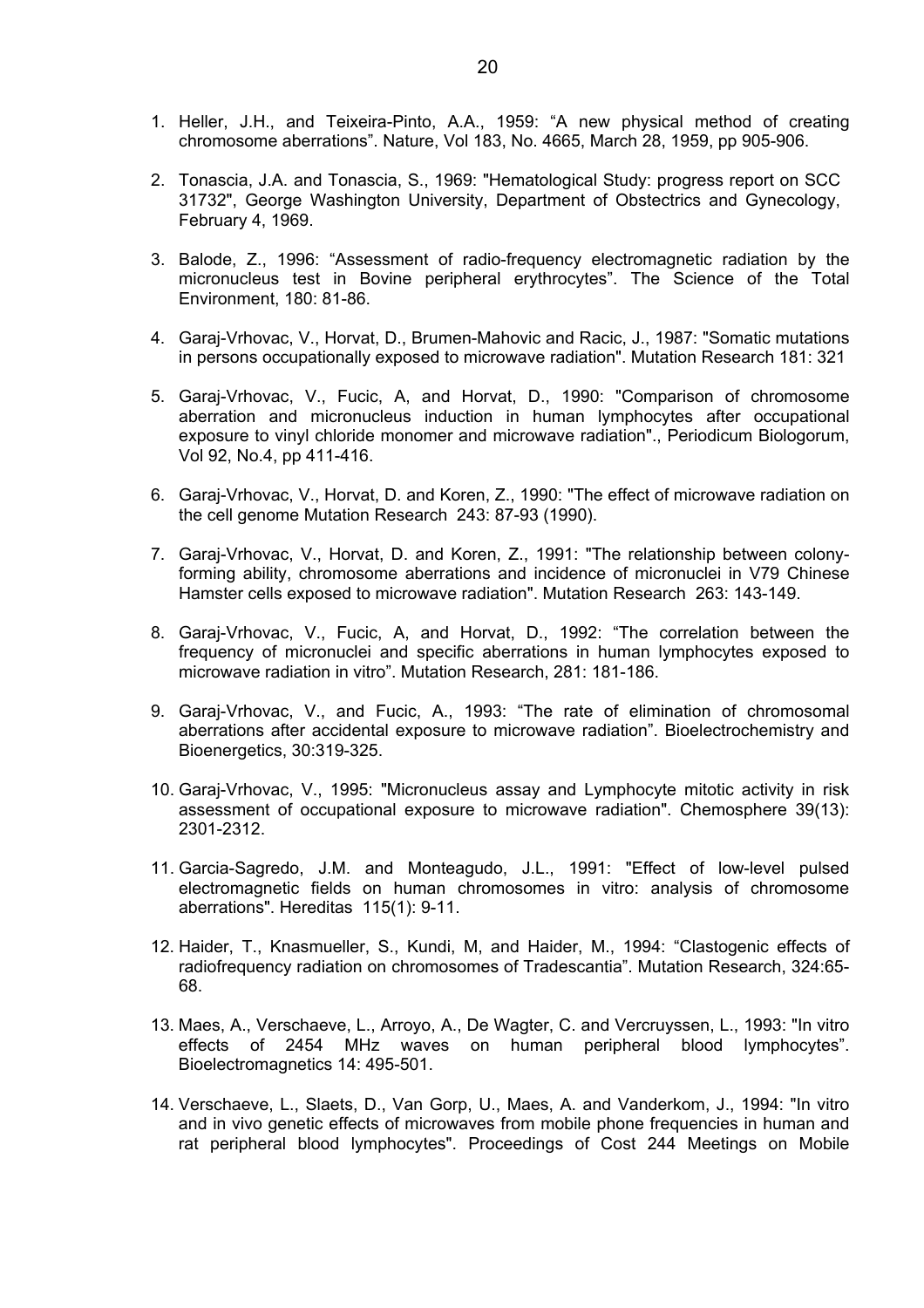Communication and Extremely Low Frequency field: Instrumentation and measurements in Bioelectromagnetics Research. Ed. D, Simunic, pp 74-83.

- 15. Maes, A., Collier, M., Slaets, D., and Verschaeve, L., 1996: "954 MHz Microwaves enhance the mutagenic properties of Mitomycin C". Environmental and Molecular Mutagenesis, 28: 26-30.
- 16. Maes, A., Collier, M., Van Gorp, U., Vandoninck, S. and Verschaeve, L., 1997: "Cytogenetic effects of 935.2-MHz (GSM) microwaves alone and in combination with mitomycin C". Mutat Res 393(1-2): 151-156.
- 17. Mailhes, J.B., Young, D., Marino, A.A. and London, S.N., 1997: "Electromagnetic fields enhance chemically-induced hyperploidy in mammalian onocytes". Mutagenesis 12(5): 347-351.
- 18. Timchenko, O.I., and Ianchevskaia, N.V., 1995: "The cytogenetic action of electromagnetic fields in the short-wave range". Psychopharmacology Series, Jul-Aug;(7-8):37-9.
- 19. Vijayalaxmi, B.Z., Frei, M.R., Dusch, S.J., Guel, V., Meltz, M.L. and Jauchem, J.R., 1997: "Frequency of micronuclei in the peripheral blood and bone marrow of cancerprone mice chronically exposed to 2450 MHz radiofrequency radiation". Radiation Research, 147: 495-500.
- 20. Vijayalaxmi, B.Z., Frei, M.R., Dusch, S.J., Guel, V., Meltz, M.L. and Jauchem, J.R., 1997a: "Frequency of micronuclei in the peripheral blood and bone marrow of cancerprone mice chronically exposed to 2450 MHz radiofrequency radiation - a correction". Radiation Research, 148:
- 21. Tice, R.R., Hook, G.G., Donner , M., McRee, D.I., and Guy, A.W.,2002: "Genotoxicity of radiofrequency signals. I. Investigation of DNA damage and micronuclei induction in cultured human blood cells". Bioelectromagnetics 23(2): 113-126.
- 22. d'Ambrosio, G., Massa, R., Scarfi, M.R. and Zeni, O., 2002: "Cytogenetic damage in human lymphocytes following GMSK phase modulation microwave exposure". Bioelectromagnetics 23(1): 7-13.
- 23. Sagripanti, J. and Swicord, M.L., 1976: DNA structural changes caused by microwave radiation. Int. J. of Rad. Bio., 50(1), pp 47-50, 1986.
- 24. Lai, H. and Singh, N.P., 1995: "Acute low-intensity microwave exposure increases DNA single-strand breaks in rat brain cells". Bioelectromagnetics 16: 207-210.
- 25. Lai, H. and Singh, N.P., 1996: "Single- and double-strand DNA breaks in rat brain cells after acute exposure to radiofrequency electromagnetic radiation". Int. J. Radiation Biology, 69 (4): 513-521.
- 26. Lai, H., and Singh, N.P., 1997: "Melatonin and Spin-Trap compound Block Radiofrequency Electromagnetic Radiation-induced DNA Strands Breaks in Rat Brain Cells." Bioelectromagnetics 18:446-454.
- 27. Malyapa, R.S., Ahern, E.W., Bi, C., Straube, W.L.., LaRegina, M., Pickard, W.F. and Roti Roti, J.L., 1998: "DNA damage in rat brain cells after in vivo exposure to 2450 MHz